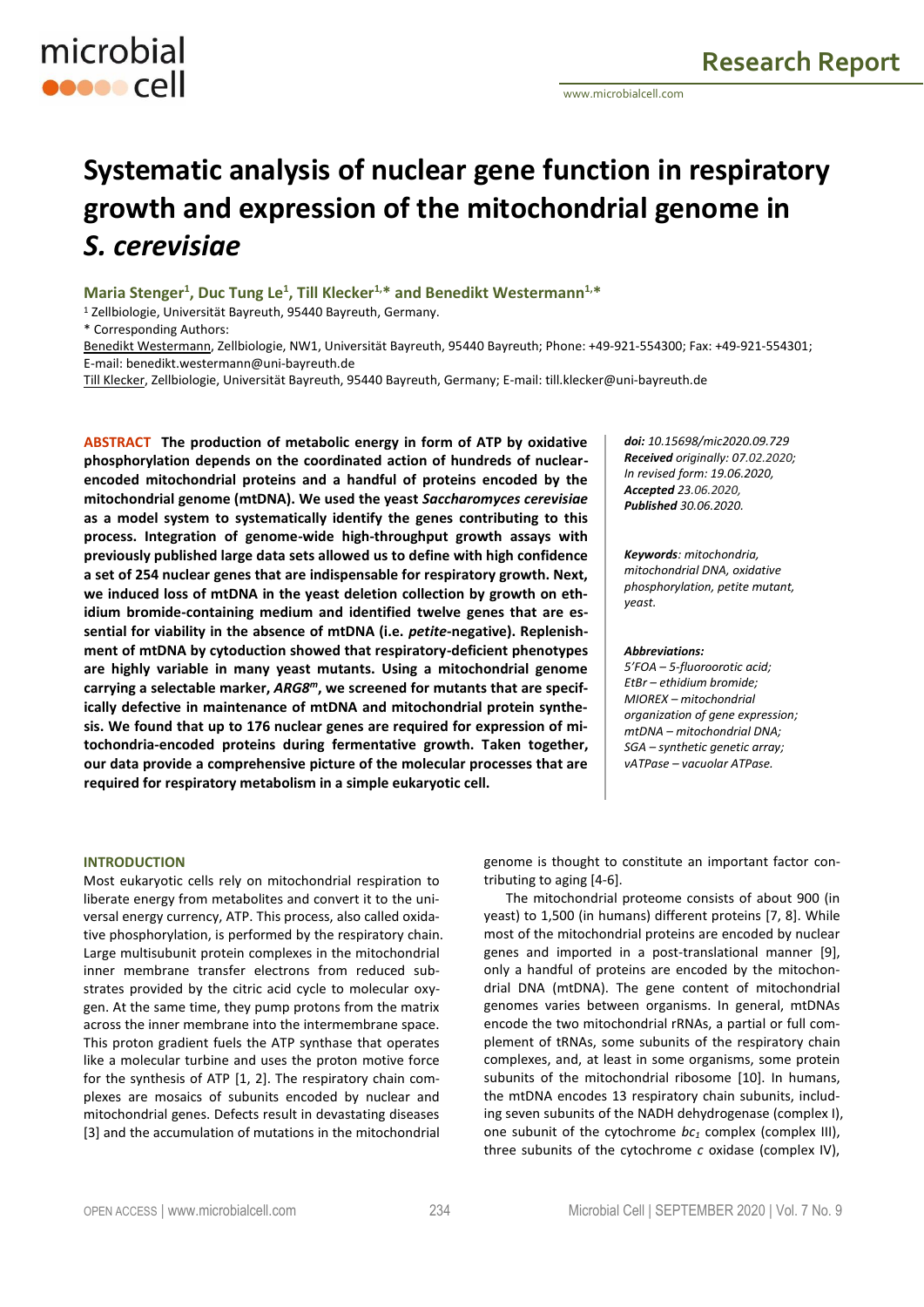and two subunits of the ATP synthase (complex V) [4]. In budding yeast *Saccharomyces cerevisiae* the mtDNA encodes seven respiratory chain subunits and one ribosomal subunit [11]: the *COB* gene encodes cytochrome *b* (complex III), *COX1*, *COX2*, and *COX3* encode subunits of complex IV, *ATP6*, *ATP8*, and *ATP9* encode subunits of complex V, and *VAR1* encodes a protein of the small subunit of the mitochondrial ribosome. It is estimated that only about 15% of the mitochondrial proteins are directly involved in energy metabolism, while 20-25% of the mitochondrial proteome is required to maintain mtDNA and orchestrate mitochondrial gene expression [7].

*S. cerevisiae* is a powerful model organism to study the role of mitochondria in energy metabolism because it can satisfy its energy requirements by either fermentation or respiration, depending on the available carbon source. Oxidative phosphorylation and mtDNA are dispensable as long as yeast cells are grown on fermentable carbon sources, such as glucose, fructose, or galactose. Even in the presence of oxygen, glycolytic fermentation with ethanol and  $CO<sub>2</sub>$  as end products is the preferred metabolic pathway for the generation of ATP. Most respiratory functions are repressed under these conditions (catabolite repression). Only when fermentable carbon sources become limiting, genes required for oxidative phosphorylation are induced and ATP is produced by metabolizing nonfermentable carbon sources, such as ethanol, glycerol, or lactate [12, 13]. Respiratory-deficient yeast mutants are termed *petite* (French: small) or *pet* because they form small colonies on non-fermentable media with limiting amounts of fermentable carbon sources [14, 15]. Cytoplasmic *petite* mutants contain mutations or lesions in the mitochondrial genome [*rho*- ] or completely lack mtDNA [*rho<sup>0</sup>* ] whereas nuclear *petite* mutants contain mutations of genes located in the nuclear genome. Nuclear *pet* genes encode enzymes of the citric acid cycle, subunits and assembly factors of the respiratory chain, proteins involved in maintenance and inheritance of mtDNA, factors required for mitochondrial transcription and translation, and proteins involved in mitochondrial dynamics and other functions [16-18]. In contrast to most other eukaryotes, including many yeasts, *S. cerevisiae* does not have a respiratory chain complex I [19, 20]. Its function has been replaced by an alternative, single amino acid chain NADH dehydrogenase, Ndi1, which transfers electrons from NADH to ubiquinone but does not pump protons [21, 22].

Several large-scale studies contributed to the identification of nuclear *pet* genes in yeast [18, 23-26]. However, these studies yielded largely different results, and a consensus of the complement of genes required for respiratory growth and maintenance of the mitochondrial genome in yeast is still lacking. We developed an integrative experimental approach for genome-wide mutant analysis, generating a high confidence set of nuclear *pet* genes and a comprehensive list of genes required for maintenance of mtDNA. We are confident that our data will be a valuable resource to estimate the contribution of particular genes and cellular pathways to respiratory growth and expression of mitochondria-encoded proteins in budding yeast.

## **RESULTS AND DISCUSSION**

#### **Definition of a high confidence set of nuclear** *pet* **genes**

The yeast deletion collection contains mutants of all ca. 4,800 non-essential yeast genes (corresponding to about 83% of all yeast genes) and constitutes a great resource for the systematic and genome-wide analysis of gene function [27-29]. Three previous studies have made use of it to identify *pet* genes by plating the strains on media containing non-fermentable carbon sources: Dimmer *et al*. identified 341 *pet* mutants in the homozygous diploid collection [23], Luban *et al*. identified 355 *pet* mutants in the *MAT*a collection [25], and Merz and Westermann identified 319 *pet* mutants in the  $MAT\alpha$  collection [18]. Even though the numbers of *pet* genes identified in each individual screen were very similar, the overlap was surprisingly small: only 176 *pet* mutants were found in all of the three screens [18].

Which factors may account for largely diverging results in three very similar screens? The complement of genes covered by different versions of the yeast deletion collection may vary. For example, deletion mutants of 140 newly identified small ORFs became available only in 2006 [30], i.e. after two of the three screens were performed. Also, there are several errors associated with the strains of the deletion collections [28]. Phenotypes caused by secondsite mutations that segregate away from the marker allele were estimated to occur in about 6.5% of haploid deletion mutants [31]. Up to 8% of the deletion strains are thought to have retained a wild type copy of the targeted gene presumably because of aneuploidy or a duplication event [31-33]. Deletions of ORFs may result in compensatory second-site mutations, often affecting nutrient responses and/or heat stress-induced cell death [34]. Deletions may also affect the function of neighboring genes [35]. Last but not least, good yeast husbandry is required to minimize errors associated with the deletion collection [28]. It has been estimated that over one third of the data obtained from a primary screen of the collection may consist of false positives or false negatives [32].

To define a high confidence set of nuclear *pet* genes in *S. cerevisiae*, we first scored the growth of the *MAT*a deletion collection on plates with non-fermentable carbon sources. Using a high precision pinning robot, cells were first plated in a high density array on glucose-containing YPD plates, grown to colonies, and then transferred to glycerol-containing YPG plates. We observed that 278 deletion mutants failed to grow on YPG. When we compared this new list of *pet* genes to the previous three screens we found 113 mutants that were respiratory-deficient in all four screens (**Figure 1A**).

We then calculated a *pet* score for all yeast genes. We defined the *pet* score as the number of times a gene was identified as a *pet* gene divided by the number of times this deletion mutant was screened; i.e. the maximum *pet* score of 1 means that a deletion mutant was always found to be respiratory-deficient, whereas a *pet* score of 0.25 means that a mutant was found to be respiratory-deficient in only one out of four screens. These results are compiled in Table S1. This table contains the systematic gene name, the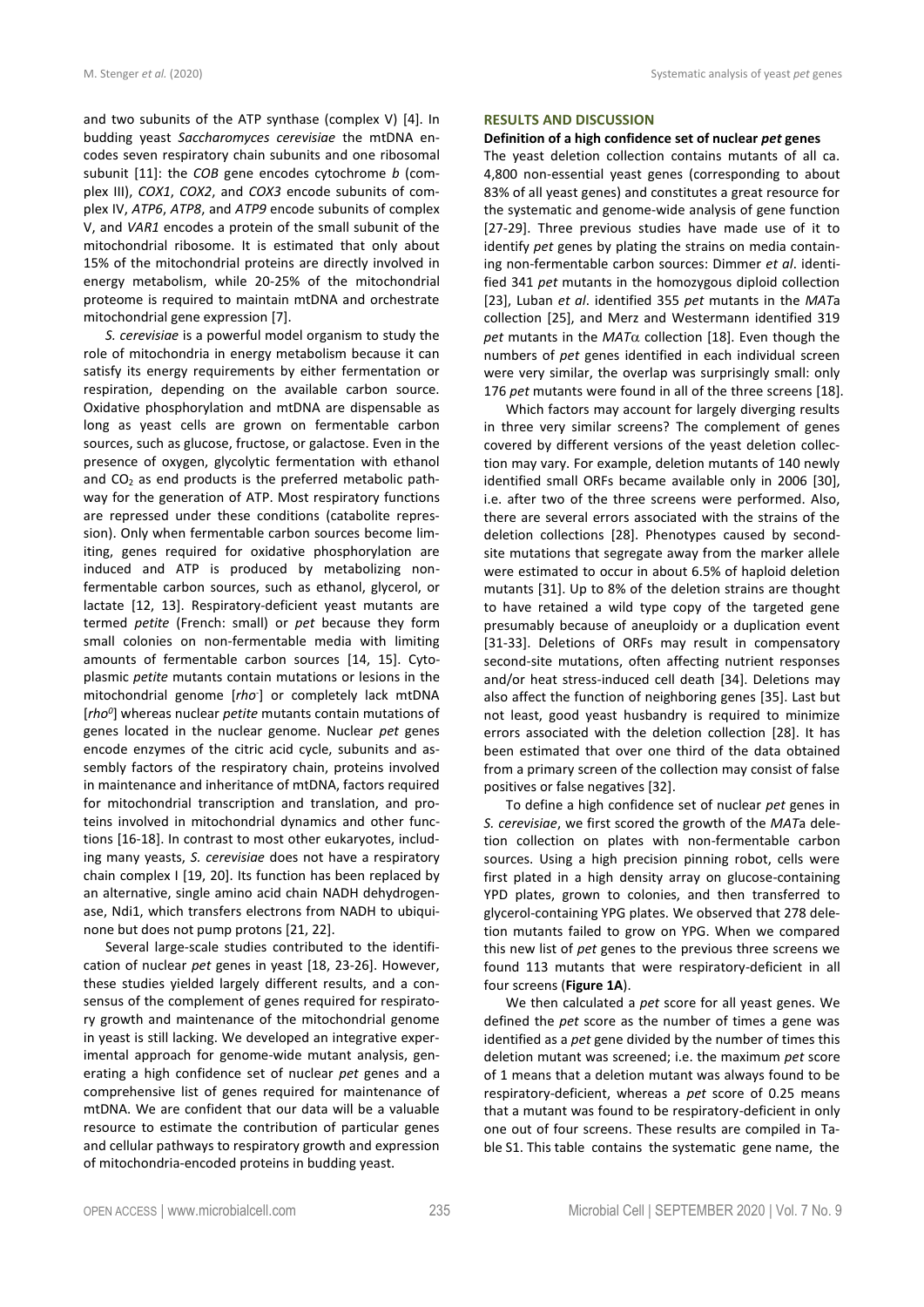# A



**FIGURE 1: Defining a set of high confidence nuclear** *pet* **mutants. (A)** Venn diagram comparing the results of four different screens ([18, 23, 25] and this study) for mutants with a *pet* phenotype. In each case, genome-wide collections of viable deletion mutants were analyzed and a *pet* phenotype was attributed to strains that were unable to grow on rich media containing glycerol as nonfermentable carbon source. **(B)** A *pet* score was derived from the four screens depicted in A by comparing the times a *pet* phenotype was reported for each gene to the times the deletion mutant was analyzed. See text for details. Viable deletion mutants were grouped according to their *pet* score and analyzed for the percentage of encoded proteins that were found in a high confidence mitochondrial proteome [8]. A detailed list containing the results from A and B can be found in Table S1. **(C)** Mutants with a *pet* score higher than 0.5, referred to as high confidence *pet* mutants, were manually grouped into functional categories. Lists of the genes present in each group can be found in Tables 1 and S2.

standard gene name, a brief description of the protein function according to the Saccharomyces Genome Database, SGD [36], the presence of the protein in a high confidence mitochondrial proteome [8], the results of the four *pet* screens ([18, 23, 25] and this work), and the *pet* score.

Next, we correlated the *pet* score with a known localization of the gene product in mitochondria. We found that about 84% of the genes with a *pet* score of 1 and about 74% of the genes with a *pet* score of 0.75 encode mitochondrial proteins. This fraction was reduced to about 35% for a *pet* score of 0.5 and about 22% for a *pet* score of 0.25 (**Figure 1B**). Thus, a high *pet* score clearly correlates with a mitochondrial function of the gene product. We propose that genes with a *pet* score higher than 0.5 should be regarded as high confidence *pet* genes. This definition requires that a high confidence *pet* mutant has to repeatedly show a respiratory-deficient phenotype, but it does not exclude mutants that yielded one false-negative result. According to this definition there are 254 high confidence *pet* genes in yeast, 79% of which encode mitochondrial proteins (**Tables 1** and S2).

High confidence *pet* genes encode proteins involved in mitochondrial translation and RNA maturation (39.4%), respiratory chain components and assembly factors (16.5%), mitochondrial transcription (1.6%), mtDNA metabolism (2.8%), other mitochondrial proteins (16.9%), vacuolar proteins (5.9%), other known proteins (8.7%), proteins of unknown function (2.8%), and dubious ORFs (5.5%) (**Figure 1C**, **Tables 1** and S2). All dubious ORFs overlap with genes with known functions in mitochondria (Table S2).

A large number of mutants lacking subunits or assembly factors of the vacuolar ATPase (vATPase) were found to have a high *pet* score, including Δ*vma1*, Δ*vma3*, Δ*vma4*, Δ*vma5*, Δ*vma6*, Δ*vma8*, Δ*vma9*, Δ*vma10*, Δ*vma11*, Δ*vma16*, Δ*vma21*, and Δ*vma22*. This is in accordance with previously published observations (see e.g. [18, 37-39]). Addition of iron or copper to the medium restores respiratory growth of vATPase mutants [38, 39], indicating that they retained respiratory competence. In line with this, we found that several mutants lacking proteins involved in metal ion homeostasis show a high *pet* score (Table S1). These include the high affinity plasma membrane iron or copper transporters Ftr1 and Ctr1 and the iron or copper homeostasis transcription factors Aft1 and Mac1. Intriguingly, mitochondrial iron content and biogenesis of iron sulfur cluster proteins are reduced by loss of vATPase activity, and supply of exogenous iron rescues this defect [40-42]. Furthermore, defects in vacuole function result in elevated cytosolic cysteine, which in turn impairs mitochondrial respiration by limiting iron availability [42]. Taken together, it appears that the *pet* phenotype of vATPase mutants is caused by compromised metal ion homeostasis in the cytosol.

It should be noted that *pet* phenotypes may vary between different strain backgrounds. Our analysis is based on genome-wide screens with the yeast deletion collection that was generated using strains BY4741, BY4742, BY4743, and to a lesser extent BY4730 and BY4739 [29]. Strains of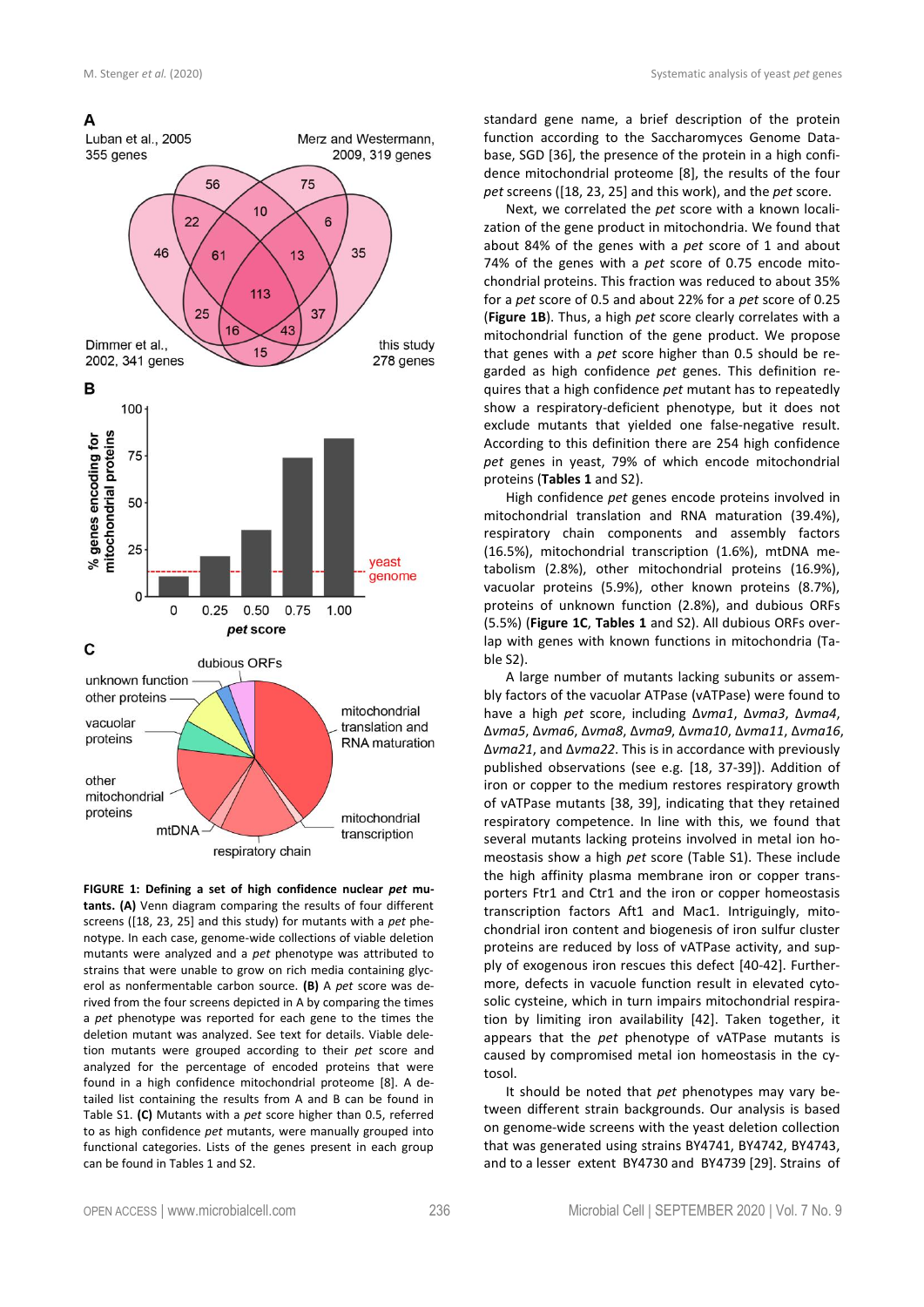**TABLE 1. High confidence** *pet* **genes in yeast.** Genes were manually grouped into the functional categories shown in Figure 1C. More details can be found in Tables S1 and S2.

| <b>Standard name</b>                              | <b>ORF</b>     | <b>Standard name</b> | <b>ORF</b>       | <b>Standard name</b> | <b>ORF</b>     |  |
|---------------------------------------------------|----------------|----------------------|------------------|----------------------|----------------|--|
| Mitochondrial translation and RNA maturation      |                |                      |                  |                      |                |  |
| AEP1                                              | YMR064W        | MRPL15               | <b>YLR312W-A</b> | MSK1                 | YNL073W        |  |
| AEP2                                              | <b>YMR282C</b> | MRPL16               | YBL038W          | MSM1                 | <b>YGR171C</b> |  |
| AEP3                                              | YPL005W        | MRPL17               | YNL252C          | MSR1                 | YHR091C        |  |
| AIM10                                             | YER087W        | MRPL19               | <b>YNL185C</b>   | MSS51                | <b>YLR203C</b> |  |
| ATP22                                             | YDR350C        | MRPL20               | YKR085C          | MST1                 | <b>YKL194C</b> |  |
| ATP25                                             | YMR098C        | MRPL22               | <b>YNL177C</b>   | MSW1                 | <b>YDR268W</b> |  |
| CBP1                                              | <b>YJL209W</b> | MRPL23               | <b>YOR150W</b>   | MSY1                 | YPL097W        |  |
| CBP2                                              | YHL038C        | MRPL24               | <b>YMR193W</b>   | MTG1                 | YMR097C        |  |
| CBS1                                              | YDL069C        | MRPL25               | YGR076C          | MTG2                 | YHR168W        |  |
| CBS2                                              | <b>YDR197W</b> | MRPL27               | <b>YBR282W</b>   | NAM2                 | <b>YLR382C</b> |  |
| CCM1                                              | <b>YGR150C</b> | MRPL31               | <b>YKL138C</b>   | PET111               | <b>YMR257C</b> |  |
| DIA4                                              | YHR011W        | MRPL32               | YCR003W          | <b>PET112</b>        | YBL080C        |  |
| GEP3                                              | <b>YOR205C</b> | MRPL33               | <b>YMR286W</b>   | PET122               | <b>YER153C</b> |  |
| GEP5                                              | <b>YLR091W</b> | MRPL36               | <b>YBR122C</b>   | PET123               | <b>YOR158W</b> |  |
| HER <sub>2</sub>                                  | <b>YMR293C</b> | MRPL37               | <b>YBR268W</b>   | PET309               | <b>YLR067C</b> |  |
| IFM1                                              | YOL023W        | MRPL38               | <b>YKL170W</b>   | <b>PET494</b>        | YNR045W        |  |
| IMG1                                              | YCR046C        | MRPL4                | <b>YLR439W</b>   | <b>PET54</b>         | <b>YGR222W</b> |  |
| IMG2                                              | YCR071C        | MRPL40               | YPL173W          | RMD9                 | <b>YGL107C</b> |  |
| MEF1                                              | YLR069C        | MRPL49               | YJL096W          | RML2                 | YEL050C        |  |
| MEF <sub>2</sub>                                  | <b>YJL102W</b> | MRPL51               | YPR100W          | RRF1                 | YHR038W        |  |
| MHR1                                              | YDR296W        | MRPL6                | <b>YHR147C</b>   | RRG8                 | YPR116W        |  |
| MNE1                                              | YOR350C        | MRPL7                | YDR237W          | <b>RSM18</b>         | YER050C        |  |
| MRF1                                              | <b>YGL143C</b> | MRPL8                | YJL063C          | <b>RSM19</b>         | YNR037C        |  |
| MRP1                                              | YDR347W        | MRPL9                | <b>YGR220C</b>   | <b>RSM22</b>         | <b>YKL155C</b> |  |
| MRP10                                             | YDL045W-A      | MRPS12               | YNR036C          | <b>RSM23</b>         | <b>YGL129C</b> |  |
| MRP17                                             | YKL003C        | MRPS16               | YPL013C          | <b>RSM24</b>         | YDR175C        |  |
| MRP <sub>20</sub>                                 | <b>YDR405W</b> | MRPS28               | YDR337W          | <b>RSM27</b>         | <b>YGR215W</b> |  |
| <b>MRP21</b>                                      | YBL090W        | MRPS5                | YBR251W          | RSM7                 | <b>YJR113C</b> |  |
| MRP4                                              | YHL004W        | MRPS8                | <b>YMR158W</b>   | SLM5                 | YCR024C        |  |
| <b>MRP51</b>                                      | <b>YPL118W</b> | MRS1                 | <b>YIR021W</b>   | SLS1                 | <b>YLR139C</b> |  |
| MRP7                                              | YNL005C        | <b>MRX14</b>         | YDR115W          | SWS2                 | YNL081C        |  |
| MRPL10                                            | <b>YNL284C</b> | MSD1                 | <b>YPL104W</b>   | TUF1                 | <b>YOR187W</b> |  |
| MRPL11                                            | YDL202W        | MSE1                 | YOL033W          |                      |                |  |
| MRPL13                                            | YKR006C        | MSF1                 | YPR047W          |                      |                |  |
| <b>Mitochondrial transcription</b>                |                |                      |                  |                      |                |  |
| MSS116                                            | YDR194C        | MTF <sub>2</sub>     | YDL044C          |                      |                |  |
| MTF1                                              | YMR228W        | <i>RPO41</i>         | YFL036W          |                      |                |  |
| Respiratory chain components and assembly factors |                |                      |                  |                      |                |  |
| ATP1                                              | YBL099W        | COR1                 | YBL045C          | IMP1                 | <b>YMR150C</b> |  |
| ATP10                                             | <b>YLR393W</b> | COX10                | YPL172C          | IMP <sub>2</sub>     | YMR035W        |  |
| ATP11                                             | <b>YNL315C</b> | COX11                | <b>YPL132W</b>   | MSS2                 | YDL107W        |  |
| ATP12                                             | <b>YJL180C</b> | COX12                | YLR038C          | PET100               | YDR079W        |  |
| ATP15                                             | YPL271W        | COX18                | YGR062C          | PET117               | YER058W        |  |
| ATP17                                             | YDR377W        | COX19                | YLL018C-A        | QCR2                 | YPR191W        |  |
| ATP <sub>2</sub>                                  | <b>YJR121W</b> | COX20                | YDR231C          | QCR7                 | YDR529C        |  |
| ATP3                                              | YBR039W        | COX5A                | YNL052W          | QCR8                 | YJL166W        |  |
| ATP4                                              | YPL078C        | COX6                 | YHR051W          | RIP1                 | YEL024W        |  |
| ATP5                                              | YDR298C        | COX7                 | YMR256C          | SCO1                 | YBR037C        |  |
| ATP7                                              | YKL016C        | COX9                 | YDL067C          | SDH1                 | <b>YKL148C</b> |  |
| BCS1                                              | YDR375C        | CYC3                 | YAL039C          | SDH <sub>2</sub>     | YLL041C        |  |
| CBP3                                              | YPL215W        | CYT1                 | YOR065W          | SDH5                 | YOL071W        |  |
| CBP4                                              | YGR174C        | CYT2                 | YKL087C          | SHY1                 | <b>YGR112W</b> |  |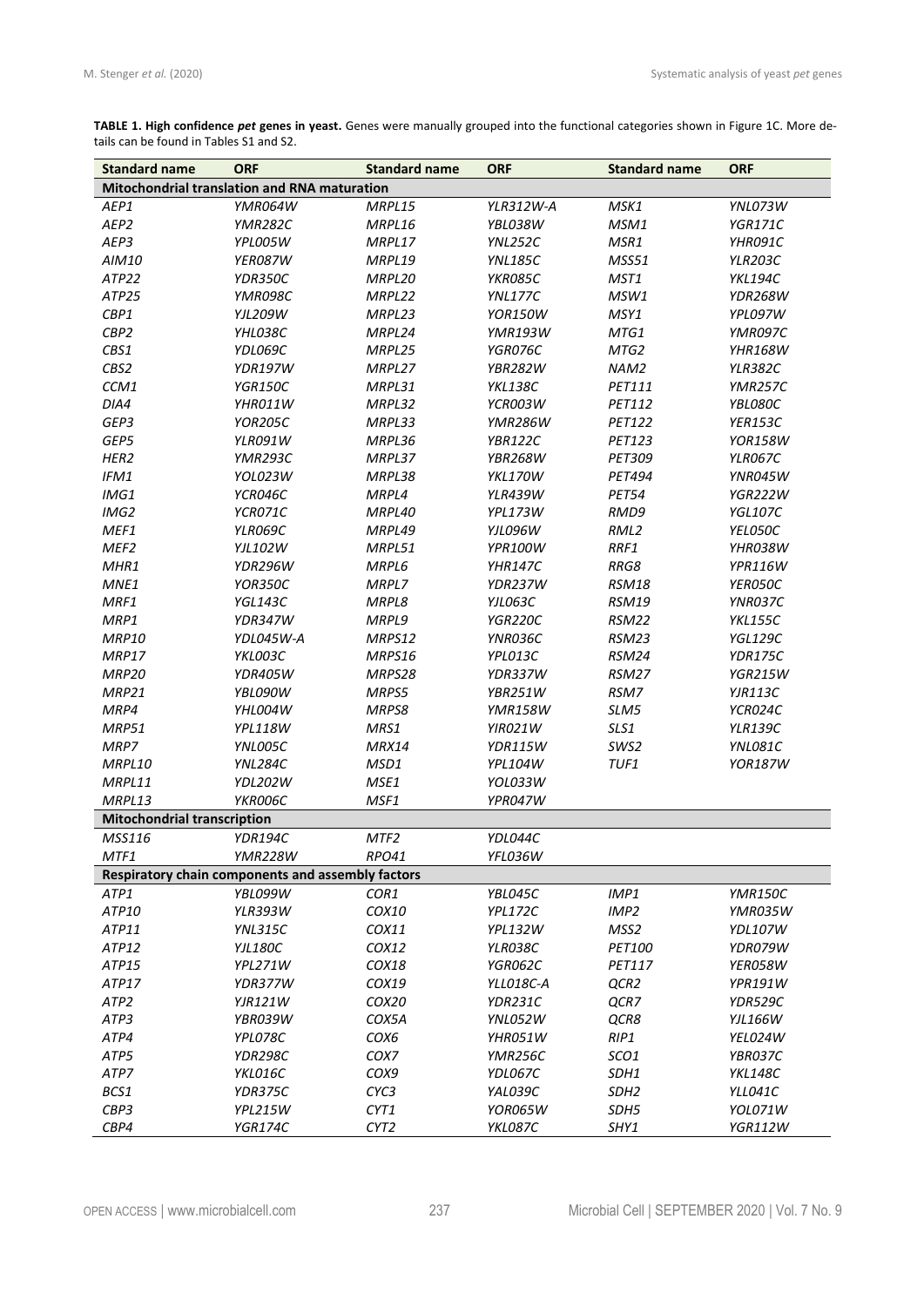**TABLE 1 (continued). High confidence** *pet* **genes in yeast.** Genes were manually grouped into the functional categories shown in Figure 1C. More details can be found in Tables S1 and S2.

| <b>Standard name</b>         | <b>ORF</b>     | <b>Standard name</b> | <b>ORF</b>     | <b>Standard name</b> | <b>ORF</b>       |
|------------------------------|----------------|----------------------|----------------|----------------------|------------------|
| mtDNA                        |                |                      |                |                      |                  |
| ABF2                         | YMR072W        | MIP1                 | YOR330C        | RIM1                 | <b>YCR028C-A</b> |
| HM11                         | YOL095C        | MSH1                 | <b>YHR120W</b> |                      |                  |
| <b>MGM101</b>                | <b>YJR144W</b> | PIF1                 | YML061C        |                      |                  |
| Other mitochondrial proteins |                |                      |                |                      |                  |
| ACO1                         | <b>YLR304C</b> | FTR1                 | <b>YER145C</b> | MDJ1                 | YFL016C          |
| AFG3                         | YER017C        | FUM1                 | <b>YPL262W</b> | MET7                 | <b>YOR241W</b>   |
| AIM22                        | YJL046W        | FZO1                 | <b>YBR179C</b> | MGM1                 | <b>YOR211C</b>   |
| CAT5                         | <b>YOR125C</b> | GCV3                 | YAL044C        | NFU1                 | YKL040C          |
| CEM1                         | YER061C        | GGC1                 | <b>YDL198C</b> | OAR1                 | YKL055C          |
| COQ1                         | YBR003W        | GRX5                 | YPL059W        | OCT1                 | YKL134C          |
| COQ10                        | YOL008W        | <b>HEM14</b>         | YER014W        | OXA1                 | <b>YER154W</b>   |
| COQ2                         | YNR041C        | HTD <sub>2</sub>     | YHR067W        | PPA <sub>2</sub>     | <b>YMR267W</b>   |
| COQ3                         | YOL096C        | IBA57                | <b>YJR122W</b> | PPT <sub>2</sub>     | <b>YPL148C</b>   |
| COQ4                         | <b>YDR204W</b> | ISA1                 | YLL027W        | SOM1                 | YEL059C-A        |
| COQ5                         | YML110C        | ISA2                 | YPR067W        | SSQ1                 | <b>YLR369W</b>   |
| COQ6                         | <b>YGR255C</b> | KGD2                 | YDR148C        | SUV <sub>3</sub>     | YPL029W          |
| COQ9                         | <b>YLR201C</b> | LIP <sub>2</sub>     | <b>YLR239C</b> | YTA12                | YMR089C          |
| DSS1                         | <b>YMR287C</b> | LPD1                 | YFL018C        |                      |                  |
| ETR1                         | YBR026C        | MCT1                 | <b>YOR221C</b> |                      |                  |
| <b>Vacuolar proteins</b>     |                |                      |                |                      |                  |
| DID4                         | <b>YKL002W</b> | VMA21                | <b>YGR105W</b> | VMA6                 | <b>YLR447C</b>   |
| VMA1                         | <b>YDL185W</b> | VMA22                | YHR060W        | VMA8                 | YEL051W          |
| <b>VMA10</b>                 | YHR039C-A      | VMA3                 | YEL027W        | VMA9                 | YCL005W-A        |
| VMA11                        | YPL234C        | VMA4                 | <b>YOR332W</b> | VPS16                | YPL045W          |
| VMA16                        | YHR026W        | VMA5                 | YKL080W        | VPS33                | <b>YLR396C</b>   |
| <b>Other proteins</b>        |                |                      |                |                      |                  |
| AFT1                         | YGL071W        | HAP2                 | <b>YGL237C</b> | RPL1B                | <b>YGL135W</b>   |
| BUD25                        | YER014C-A      | HAP3                 | YBL021C        | SNF1                 | YDR477W          |
| CTR1                         | <b>YPR124W</b> | HAP4                 | <b>YKL109W</b> | SNF4                 | <b>YGL115W</b>   |
| CYS3                         | YAL012W        | HAP5                 | <b>YOR358W</b> | SWI3                 | <b>YJL176C</b>   |
| DEF1                         | YKL054C        | LCB5                 | <b>YLR260W</b> | TPD3                 | YAL016W          |
| DOC1                         | YGL240W        | MAC1                 | YMR021C        | VPS34                | <b>YLR240W</b>   |
| FBP1                         | YLR377C        | RNR4                 | YGR180C        |                      |                  |
| GRR1                         | YJR090C        | RPB9                 | YGL070C        |                      |                  |
| Proteins of unknown function |                |                      |                |                      |                  |
| <b>IRC19</b>                 | YLL033W        | RRG9                 | <b>YNL213C</b> | <b>YNL184C</b>       | <b>YNL184C</b>   |
| RRG1                         | YDR065W        | SOV1                 | YMR066W        |                      |                  |
| RRG7                         | <b>YOR305W</b> | YDR114C              | YDR114C        |                      |                  |
| <b>Dubious ORFs</b>          |                |                      |                |                      |                  |
| <b>YBL100C</b>               | YBL100C        | <b>YGR219W</b>       | <b>YGR219W</b> | <b>YNL170W</b>       | <b>YNL170W</b>   |
| YCL007C                      | YCL007C        | YJL120W              | YJL120W        | <b>YOR200W</b>       | YOR200W          |
| YDL068W                      | YDL068W        | YJR114W              | YJR114W        | YOR331C              | YOR331C          |
| YDR230W                      | YDR230W        | <b>YKL169C</b>       | <b>YKL169C</b> | YPR099C              | YPR099C          |
| <b>YGL218W</b>               | <b>YGL218W</b> | <b>YLR202C</b>       | <b>YLR202C</b> |                      |                  |

the BY series [43] are derivatives of the widely used laboratory strain S288C [44], which also was used as a source for sequencing of the yeast genome [45]. Quantitative trait locus (QTL) mapping revealed alleles of four genes that affect respiratory growth of BY strains in comparison to other laboratory strains and wild type isolates [46]: *MKT1- 30D*, encoding a putative translation regulator that translocates to P bodies upon ethanol stress [47]; *sal1-1*, encoding an ATP/ADP carrier in the mitochondrial inner membrane [48]; *CAT5-91I*, encoding a mitochondrial protein required for ubiquinone (coenzyme Q) biosynthesis [49]; and *MIP1- 661A*, encoding the mitochondrial DNA polymerase [50]. Furthermore, S288C-derived strains carry a defective *Ty1* transposon inserted in the 3' region of the *HAP1* ORF. This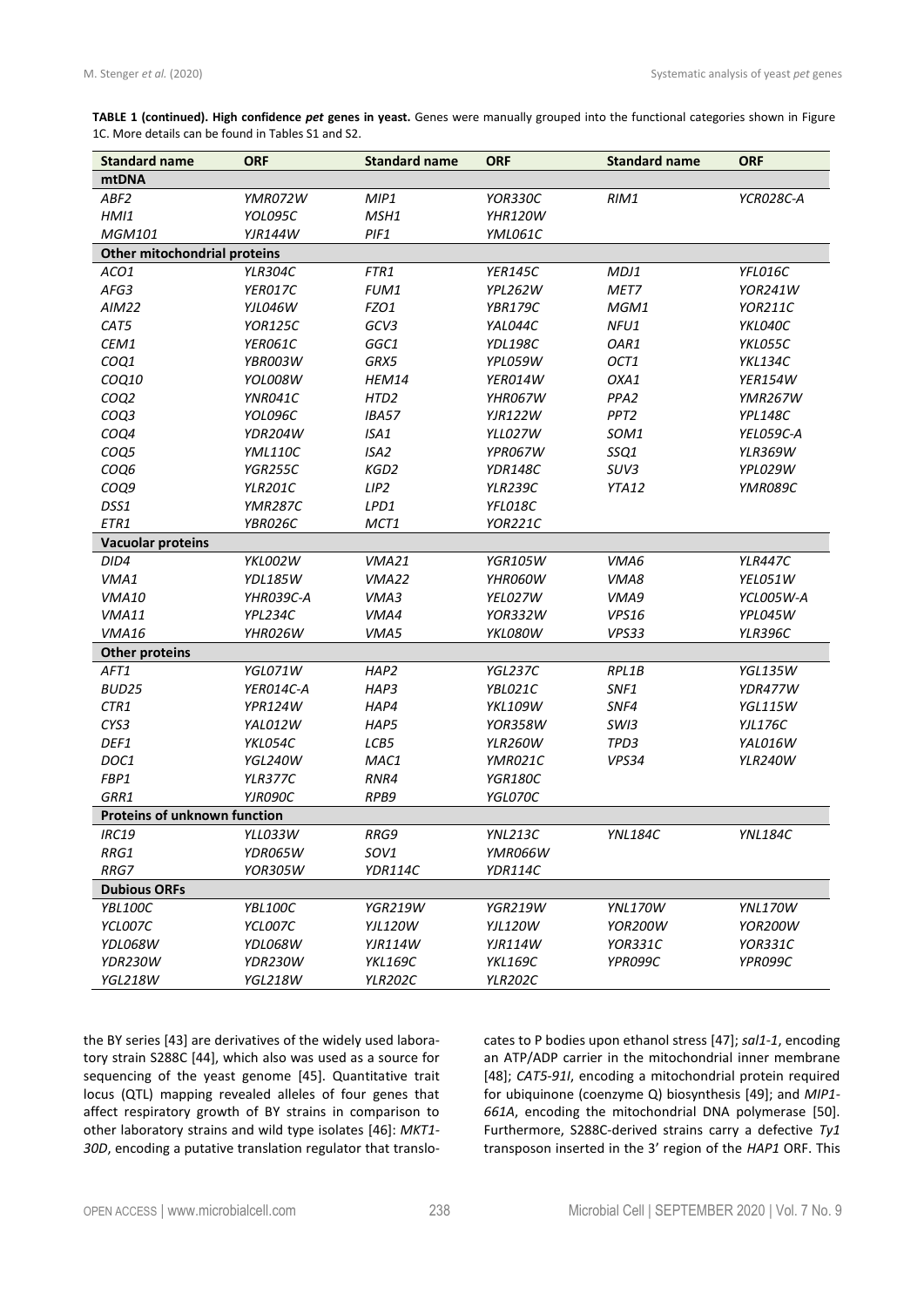insertion severely compromises the function of the Hap1 transcription factor which is involved in the regulation of gene expression in response to levels of heme and oxygen, including respiratory chain components [51]. Taken together, these alleles make the strains that were used to construct the deletion collection particularly vulnerable to perturbations of mitochondrial functions.

# *pet* **phenotypes are highly variable for many gene deletions**

*Petite* phenotypes may be highly variable even within the same genetic background. Strikingly, deletions of the dubious ORFs ∆*ygl218w* and ∆*ynl170w* have high *pet* scores (0.75), whereas deletions of their overlapping proteincoding genes ∆*mdm34* and ∆*psd1*, respectively, have *pet* scores of 0 (see Table S2). A detailed study on Mdm34 (alternative name Mmm2) reported that ∆*mdm34* cells were initially deficient in growth on plates containing nonfermentable carbon sources, but single colonies were clearly visible after 10-14 days and could immediately grow after transfer to fresh medium [52]. Another study showed that ∆*mdm34* mutants rapidly accumulate suppressor mutations in the *VPS13* gene [53]. Similarly, the ∆*psd1* mutant was found to have a strong growth defect on YPG but only a moderate growth defect on YPEG plates [54]. Furthermore, a previous study showed that the ∆*ygl218w* mutant had lost its mtDNA in the original yeast deletion library but was able to stably maintain it after cytoduction, and ∆*ynl170w* belonged to a group of 77 mutants that grew on non-fermentable carbon sources only after cells had the chance to adapt to the medium [18]. Thus, ∆*mdm34*, ∆*ygl218w*, ∆*psd1*, and ∆*ynl170w* – and certainly many other deletion strains – show highly variable growth behaviors on non-fermentable carbon sources.

Mitochondrial genome instability is responsible for the occurrence of spontaneous *petite* mutants in populations of yeast cells. While true wild type and domesticated *S. cerevisiae* strains give rise to relatively few [*rho*- ] or [*rho<sup>0</sup>* ] colonies, many laboratory strains produce high frequencies of spontaneous *petites* [55]. The *sal1-1*, *CAT5-91I*, and *MIP1-661A* alleles present in the strains of the BY series are responsible for an about 100-fold elevated rate of loss of mtDNA [46]. We reasoned that a significant number of mutants may have shown a *pet* phenotype in screens of the yeast deletion collection because of spontaneous loss of mtDNA. To test this, we first induced loss of mtDNA by plating the *MAT*a deletion collection on ethidium bromide (EtBr) containing medium [56] to avoid heteroplasmy. We then freshly introduced wild type mtDNA by cytoduction [57] and assayed again growth on non-fermentable carbon sources (**Fig. 2A**).

The *MAT*a deletion collection was passaged three times on glucose-containing YPD medium supplemented with EtBr to induce loss of mtDNA. Successful elimination of the mitochondrial genome was verified by lack of growth of all strains on glycerol-containing YPG medium and absence of mtDNA nucleoids in 24 randomly chosen mutants upon DAPI staining and fluorescence microscopy. Twelve strains failed to grow on EtBr-containing medium (**Table 2**). This



В



**FIGURE 2: Contribution of mtDNA maintenance to the variability of** *pet* **phenotypes. (A)** Flow chart depicting the experimental outline. In brief, the whole deletion collection was treated with EtBr to induce loss of mtDNA. Functional [*rho<sup>+</sup>* ] mtDNA was reintroduced into each strain by cytoduction. The resulting [*rho<sup>+</sup>* ] deletion collection was tested for growth on rich media containing glycerol as nonfermentable carbon source. See text for details. **(B)** Venn diagram comparing the sets of deletion mutants that showed a *pet* phenotype before and after EtBr-treatment and cytoduction. The mutants were grouped into three classes: Mutants that exhibited a *pet* phenotype before and after cytoduction were classified as class I mutants, those that were rescued by cytoduction were grouped into class II, and mutants that were unable to grow on media with glycerol as the carbon source only after cytoduction are referred to as class III mutants. Three of the 278 *pet* mutants from the original deletion collection exhibited a *petite*-negative phenotype and were omitted from the analysis.

group of mutants is expected to include *petite*-negative mutants, i.e. mutants that cannot live without their mtDNA, even when they are grown on fermentable carbon sources. In the absence of a functional respiratory chain the  $F_1$ -ATP synthase and the major ADP/ATP carrier, Pet9, are required to maintain a membrane potential,  $ΔΨ$ , across the inner membrane. Under these conditions, the  $F_1$ -ATP synthase hydrolyzes ATP, generating excess ADP in the matrix.  $ADP<sup>3-</sup>$  is then exchanged for  $ATP<sup>4-</sup>$  imported from the cytosol by ADP/ATP carriers in the inner membrane. The import of one net negative charge per pair of transported adenine nucleotides builds up a membrane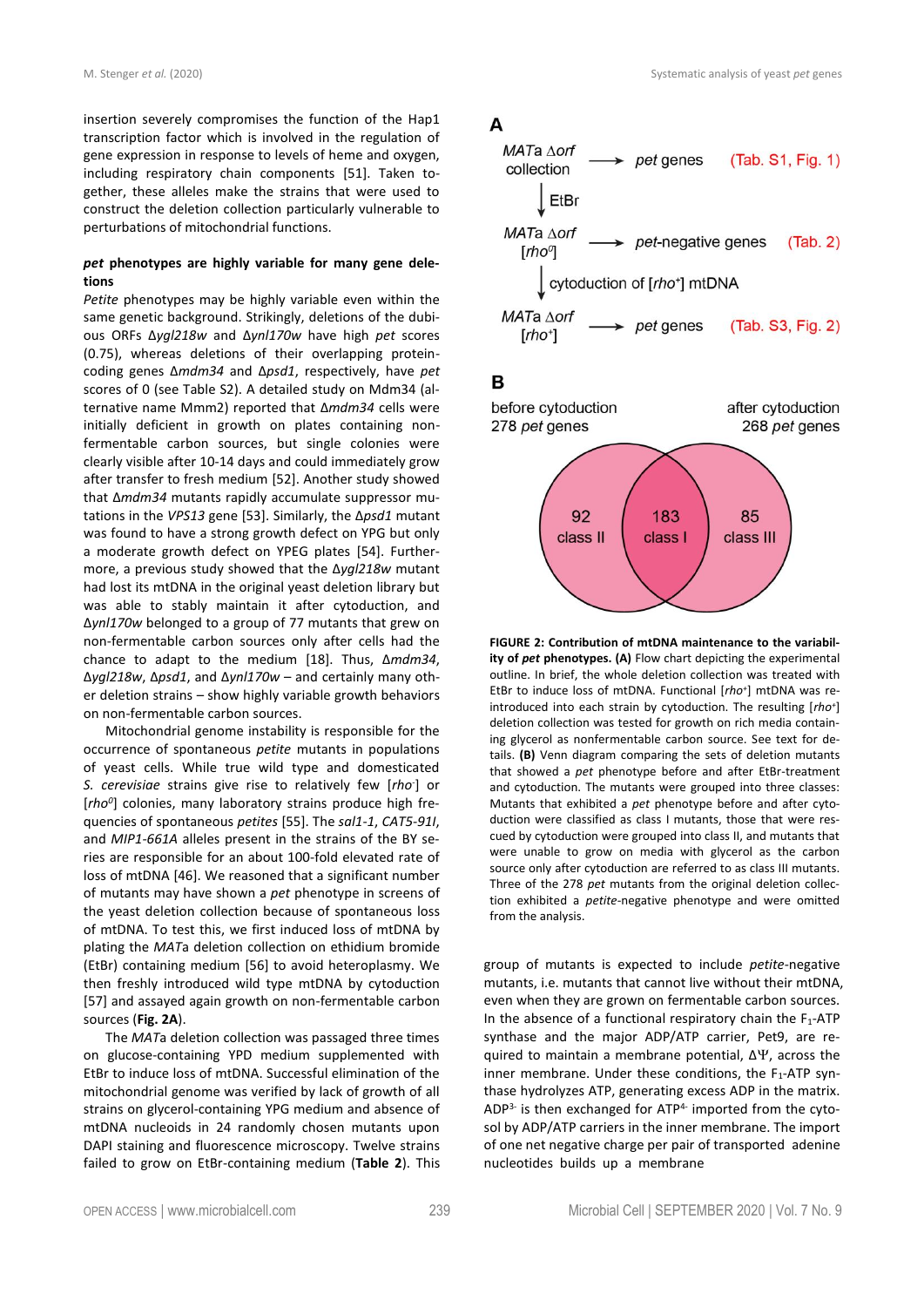| <b>Standard name</b> | <b>ORF</b> | <b>Gene function</b>                                                                    |
|----------------------|------------|-----------------------------------------------------------------------------------------|
| APD1                 | YBR151w    | Protein of unknown function                                                             |
| ATP1                 | YBL099w    | Alpha subunit of the $F_1$ sector of mitochondrial $F_1F_0$ ATP synthase                |
| ATP11                | YNL315c    | Molecular chaperone required for the assembly of alpha and beta subunits into the $F_1$ |
|                      |            | sector of mitochondrial $F_1F_0$ ATP synthase                                           |
| ATP12                | YJL180c    | Assembly factor for $F_1$ sector of mitochondrial $F_1F_0$ ATP synthase                 |
| CLC1                 | YGR167w    | Clathrin light chain                                                                    |
| NAT3                 | YPR131c    | Catalytic subunit of the NatB N-terminal acetyltransferase                              |
| OCH1                 | YGL038c    | Mannosyltransferase of the cis-Golgi apparatus                                          |
| ROX3                 | YBL093c    | Subunit of the RNA polymerase II mediator complex                                       |
| RPB9                 | YGL070c    | RNA polymerase II subunit B12.6                                                         |
| SSD1                 | YDR293c    | <b>Translational repressor</b>                                                          |
| SWI6                 | YLR182w    | <b>Transcription cofactor</b>                                                           |
| TIM18                | YOR297c    | Component of the mitochondrial TIM22 complex, involved in insertion of polytopic pro-   |
|                      |            | teins into the inner membrane                                                           |

**TABLE 2. Mutants that were unable to grow on EtBr-containing medium.** Descriptions of gene functions were taken from the Saccharomyces Genome Database [36] with some manual annotations.

potential, which is required to maintain protein import into the matrix, an activity which is essential for cell viability [58, 59]. This explains why mutants Δ*atp1*, lacking the alpha subunit of the F1-ATP synthase, and Δ*atp11* and Δ*atp12*, lacking  $F_1$ -ATP synthase assembly factors, were unable to grow on EtBr-containing medium. Δ*tim18*, lacking a subunit of the TIM22 protein import complex in the inner membrane, was already identified in a previous screen for *petite*-negative mutants [59]. We have not verified a role of the other genes in conferring a *petite*-negative phenotype.

Previous work by Dunn *et al*. [59] reported the identification of twelve *petite*-negative mutants in a screen of 3,791 haploid yeast deletion strains. It should be noted that the overlap between this screen an ours is surprisingly small (∆*tim18* is the only mutant that was identified both by Dunn *et al*. and in the present study). While the role of the F<sup>1</sup> ATP synthase in conferring a *petite* negative phenotype is well established [58], the ∆*atp2* mutant was not detected in our screen, and ∆*atp1*, Δ*atp11*, and Δ*atp12* were not found by Dunn *et al*. We consider it likely that the *petite*-negative phenotype is highly variable, like the *pet* phenotype, and its appearance might depend on strain background and experimental conditions.

In a next step we mated the *MAT*a [*rho<sup>0</sup>* ] deletion collection with the cytoduction donor strain J1362, which is karyogamy-defective due to the *kar1*Δ*15* allele and carries a *Kluyveromyces lactis URA3* gene on each chromosome to allow counterselection on medium containing 5'FOA (5 fluoroorotic acid) [60]. After cytoduction and growth on 5'FOA we observed that the wild type mtDNA donated by J1362 restored the ability to grow on medium with nonfermentable carbon source, YPG, for most strains. 268 mutants failed to grow on YPG (Table S3). A comparison of this set of *pet* mutants with the set of 275 *pet* mutants that were originally present in this collection (i.e. 278 *pet* mutants minus three *petite*-negative *pet* mutants; listed in **Tables 2** and S1) revealed an overlap of 183 *pet* genes (**Fig.**

**2B**). Of these, 161 mutants, corresponding to 88%, are high confidence *pet* mutants.

92 mutants that were respiratory-deficient in the original collection were cured by cytoduction. Of these, only 29.3% are high confidence *pet* genes suggesting that they acquire a respiratory-deficient phenotype only under some circumstances. As the nuclear genome was not altered during the cytoduction experiment, we assume that second-site mutations, aneuploidy, or gene duplications in most cases are not responsible for the variations of growth behavior before and after cytoduction. It is reasonable to assume that at least some of the 92 mutants that were cured by cytoduction had lost their mtDNA after creation of the yeast deletion collection. For 41 mutants, some residual growth could be observed upon transfer to fresh YPG medium, indicating that functional mtDNA was present. To test whether the remaining 51 strains had lost their mitochondrial genome, we mated them with the Δ*mip1* mutant, which is [*rho<sup>0</sup>* ]. We observed that 48 heterozygous diploid strains failed to grow on YPG, indicating that the parental strains indeed lacked functional mtDNA (Table S4). Thus, spontaneous loss of mtDNA contributes to the variations of *pet* phenotypes that are observed in a substantial number of yeast deletion mutants.

Unexpectedly, 85 mutants were respiratory-competent before growth on EtBr-containing medium and failed to be rescued by cytoduction. This group contains only nine high confidence *pet* mutants, corresponding to 10.6%, suggesting that most of these genes are dispensable for respiration. To test whether these are random effects, we repeated the cytoduction experiment and obtained 232 mutants that were respiratory-deficient after cytoduction. 213 of these mutants were already found in the first cytoduction experiment, indicating that the results are highly reproducible (Table S3). Of these, 46 respiratory-competent strains reproducibly became respiratory-deficient only after cytoduction. This relatively large number suggests that this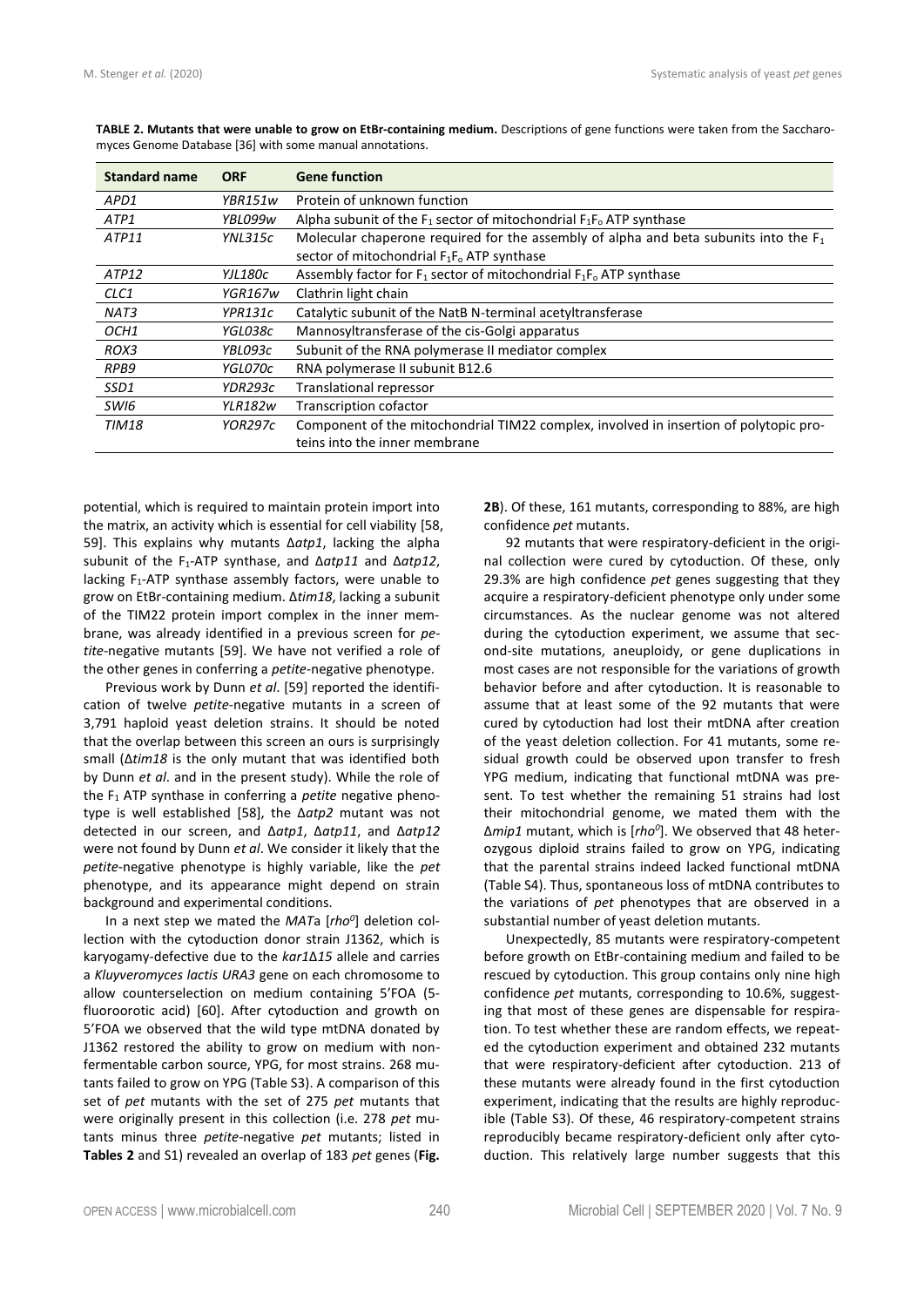effect is not random. However, it is unknown whether cytoduction is inefficient in these mutants, e.g. because of mating defects, or whether they acquired respiratory deficiency for other reasons. For example, it is possible that EtBr treatment induced second site mutations, as EtBr was shown to increase the mutation frequency of the nuclear

genome [61]. Taken together, our results suggest that *pet* phenotypes of many gene deletions are highly variable, at least in BY laboratory yeast strains. It has been suggested that environmental factors, nutrient supply, and epigenetic mechanisms may contribute to the plasticity of *pet* phenotypes [18]. Thus, loss of mtDNA is only one of several reasons for an acquired *pet* phenotype. Alternative reasons may include an insufficient relief of catabolite repression, or the accumulation of irreversible damage independent of the presence of mtDNA.

# **Genes required for expression and maintenance of the mitochondrial genome**

It is estimated that as many as 250 proteins might be required for the expression of only eight proteins that are encoded by the mitochondrial genome in yeast [62, 63]. To identify the genes that are specifically involved in this process, we devised a screen that allowed us to select for mitochondrial gene expression independent of respiratory functions and the carbon source of the medium (**Fig. 3A**). Arg8 is a nuclear-encoded mitochondrial enzyme that catalyzes the fourth step in the biosynthesis of the arginine precursor ornithine [64, 65]. The *ARG8<sup>m</sup>* allele is a synthetic gene adapted to the mitochondrial genetic code and integrated into mtDNA. It fully complements a nuclear Δ*arg8* deletion at the level of cell growth and therefore can serve as an auxotrophic marker synthesized in mitochondria [66].

To screen for mutants defective in *ARG8<sup>m</sup>* expression, we first introduced the genomic Δ*arg8* allele into the *MAT*a yeast deletion collection by synthetic genetic array (SGA) technology [67, 68] and obtained 4,523 mutants that were unable to grow in the absence of arginine (i.e. they are arginine-auxotroph). Then, we passaged the strains on EtBr-containing medium to induce loss of mtDNA, introduced a [*ARG8<sup>m</sup> rho<sup>+</sup>* ] mitochondrial genome [69] by cytoduction and scored for restoration of growth on glucosecontaining minimal medium without arginine (i.e. arginine prototrophy). We obtained 198 mutants that were unable to grow on minimal medium lacking arginine (Table S5).



**FIGURE 3: Defining the genes required for expression and maintenance of the mitochondrial genome. (A)** Flow chart depicting the outline of the experiment. A Δ*orf* Δ*arg8* double mutant collection was generated using SGA technology (see methods). The mitochondrial genome was eliminated from all double mutants by treatment with EtBr. A functional mtDNA containing the *ARG8<sup>m</sup>* allele was introduced into all strains by cytoduction. Mutants that were unable to grow on media lacking arginine after cytoduction were considered to have lost their mtDNA or to be unable to express the *ARG8<sup>m</sup>* gene. To test for this, the resulting Δ*orf* Δ*arg8* [*ARG8<sup>m</sup>*] double mutant collection was crossed with a Δarg8 [rho<sup>o</sup>] strain and the resulting diploid strains were scored for growth on media lacking arginine. Mutants that were unable to grow were considered to suffer from mtDNA instability. See text for details. **(B)** The mutants that had lost their mtDNA or that were unable to express the *ARG8<sup>m</sup>* gene were manually grouped into functional categories. Depicted is how often each functional group is represented among these two sets of mutants. Blue bars represent mutants that maintained the [*ARG8<sup>m</sup>*] mitochondrial genome, but were unable to express Arg8<sup>m</sup> (i.e. the genes listed in Table 3; these are the "genes for expression of mtDNA" minus "genes for maintenance of mtDNA" in panel A). Red bars represent mutants that lost the [*ARG8<sup>m</sup>*] mitochondrial genome (i.e. the genes listed in Table 4; these are the "genes for maintenance of mtDNA" in panel A that could be confirmed by DAPI staining).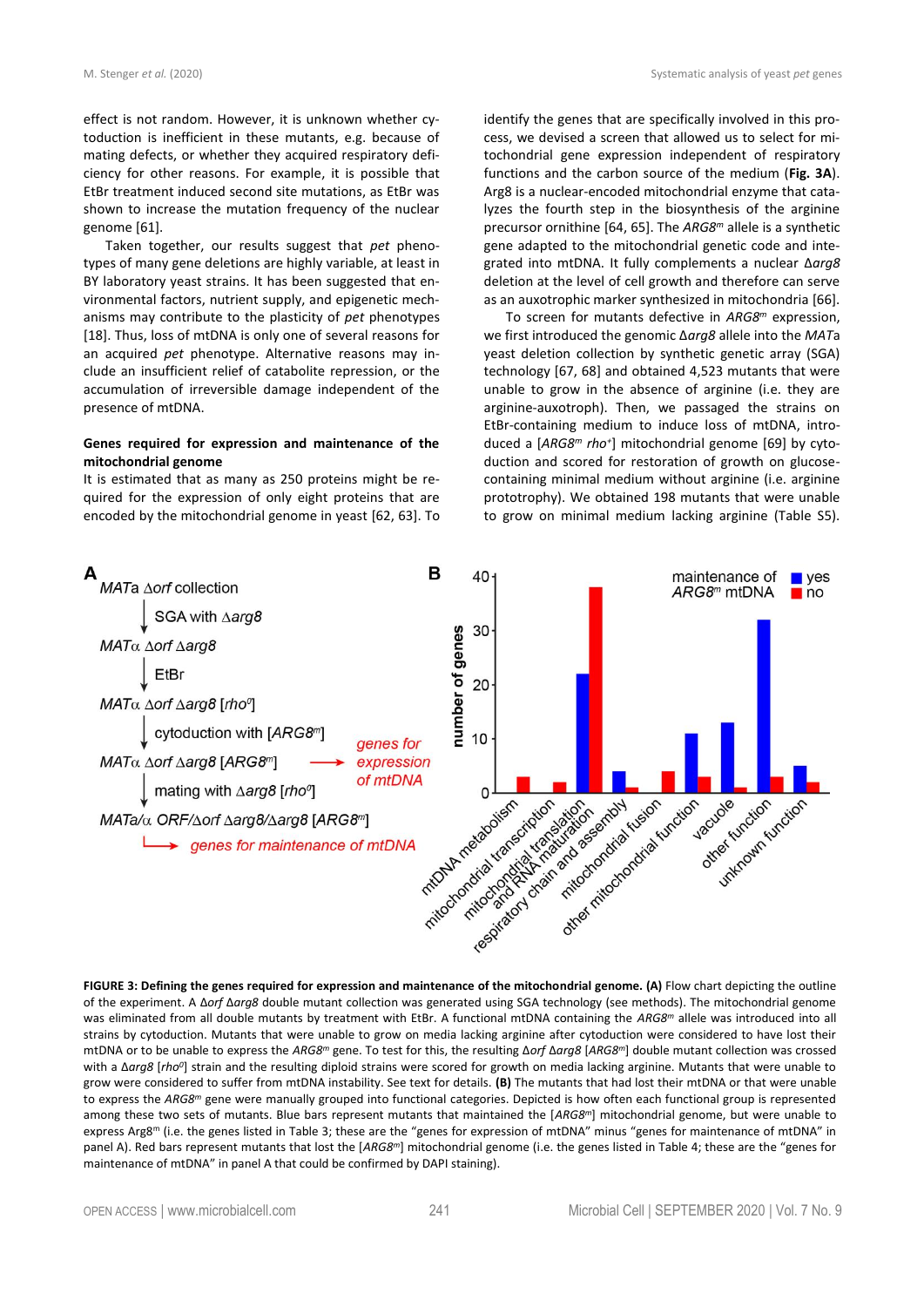This group of mutants is expected to pertain all nuclear genes that are essential for maintenance of mtDNA and expression of mitochondria-encoded proteins. Several deletion mutants were respiratory-competent, as judged by their *pet* score, but unable to grow on medium lacking arginine after cytoduction. This latter group includes mutants defective in certain steps of amino acid biosynthesis, including Δ*arg1*, Δ*arg3*, Δ*arg4*, Δ*arg5,6*, Δ*cpa1*, and Δ*cpa2*. It is conceivable that these strains are arginine-auxotroph because steps of amino acids metabolism other than Arg8 dependent synthesis of ornithine are affected. Furthermore, several mutants lack proteins known to be required during mating, including Δ*aga2*, Δ*erg6*, Δ*htl1*, Δ*sst2*, Δ*ste3*, and Δ*ste20.* We assume that these mutants remained arginine-auxotroph because they failed to receive the [*ARG8<sup>m</sup>*] mitochondrial genome by cytoduction. We excluded both groups and all dubious ORFs from further analysis, yielding a total number of 176 mutants that could not support mitochondrial protein synthesis. 97 (55%) of these mutants were high confidence *pet* mutants and 61% of the encoded proteins have a known mitochondrial localization.

The analysis of arginine auxotrophy of Δ*arg8* [*ARG8<sup>m</sup>*] yeast deletion strains allowed the identification of a set of genes required for expression of mitochondria-encoded proteins. However, it does not reveal whether the defect is at the level of maintenance of mtDNA or mitochondrial protein synthesis. To discriminate between these possibilities, we tested whether arginine prototrophy of the yeast deletion strains can be restored by mating with a Δ*arg8*  [*rho<sup>0</sup>* ] strain. We reasoned that growth on minimal media lacking arginine should be restored in the resulting heterozygous strain when the yeast deletion mutant contributes the *ARG8<sup>m</sup>* gene on its mtDNA and the mating partner contributes the missing ORF required for Arg8<sup>m</sup> expression. If, however, the yeast deletion strain is unable to maintain mtDNA the heterozygous strain will remain arginineauxotroph because it lacks the *ARG8<sup>m</sup>* allele.

We observed that mating restored arginine prototrophy in 87 deletion mutants, indicating that these mutants are able to maintain mtDNA (Table S5). This group is expected to include mutants lacking proteins involved in mitochondrial transcription, translation and other processes required for mitochondrial protein synthesis. Consequently, we found many deletion mutants lacking mitochondrial ribosomal subunits or tRNA synthetases (**Table 3**). Arginine prototrophy could not be restored by mating of 68 deletion mutants, suggesting loss of the [*ARG8<sup>m</sup>*] mtDNA. For 21 deletion mutants the results were intermediate, suggesting that mtDNA stability is reduced in these mutants. Combining the two latter sets of mutants, we identified 89 mutants that displayed an instable mtDNA phenotype (Table S5; see methods for details).

To better define the set of genes required for maintenance of mtDNA we re-analyzed these 89 mutants. We repeated the genetic analysis and again tested their growth on media lacking arginine after cytoduction with the [*ARG8<sup>m</sup> rho<sup>+</sup>* ] mitochondrial genome. 16 strains that did not show arginine auxotrophy were excluded from further analysis. The remaining mutants were again subjected to

mating with the Δ*arg8* [*rho<sup>0</sup>* ] strain, and cells were then stained with DAPI. 16 mutants showed nucleoids in fluorescence microscopy indicating that mtDNA can be maintained; i.e. they are either [*rho<sup>+</sup>* ] or [*rho-* ]. 57 mutants were arginine-auxotroph and devoid of mtDNA nucleoids; i.e. [*rho<sup>0</sup>* ] (Table S6). We conclude that these strains are severely defective in maintenance of mtDNA (**Table 4**). This group is expected to include mutants lacking proteins involved in replication and inheritance of mtDNA. Indeed, we found mutants lacking proteins involved in mtDNA metabolism, such as Δ*mgm101*, Δ*mip1*, and Δ*rim1*. It is known that mitochondrial fusion is essential for maintenance of mtDNA [70]. In agreement with this, fusion-defective mutants Δ*fzo1*, Δ*mgm1*, Δ*pcp1*, and Δ*ugo1* were also found to be [*rho<sup>0</sup>* ].

Four previous studies [18, 71-73] have reported alternative approaches that systematically identified genes required for maintenance of mtDNA. First, a screen of 4,985 mutants of the *MAT*α deletion collection revealed 118 mutants that remained *petite* after mating with ∆*mip1* and cytoduction with wild type mtDNA [18]. Second, DAPI staining of 466 *MAT*a yeast deletions with a previously reported *pet* phenotype [24] revealed 102 mutants lacking detectable mtDNA [71]. Third, colony hybridization of 5,148 yeast deletion strains with probes specific for mtDNA and nuclear DNA revealed 180 mutants lacking mtDNA [72]. And fourth, genome sequencing of nearly all of the strains of the homozygous diploid yeast deletion collection identified 165 mutants lacking mtDNA [73]. A comparison of these screens with our results is shown in Table S7. We consider it likely that different experimental conditions and the use of different versions of the yeast deletion library account for most of the variations of the results. Furthermore, mutants that were found only once (or maybe twice) might lose their mtDNA only after prolonged growth on fermentable carbon sources and therefore are not essential for maintenance of mtDNA. These strains were largely excluded by our approach since we freshly introduced mtDNA by cytoduction and then selected for its maintenance by an auxotrophic marker.

Recent research has revealed many molecular details of mtDNA replication in yeast. It is thought to depend on the coupling of recombination, rolling circle replication, and template switching [74]. Strikingly, already 35 years ago it was found that mitochondrial protein synthesis is required for maintenance of mtDNA [75]. A dependency of mtDNA maintenance on mitochondrial translation has also been reported for the fission yeast *Schizosaccharomyces pombe* [76]. Consistently, we found that 38 deletion mutants lacking genes required for mitochondrial protein synthesis failed to maintain a functional [*ARG8<sup>m</sup>*] genome – this is by far the largest group of genes required for this process. This is in good agreement with previous studies, which also reported that mitochondrial protein synthesis is particularly important for mtDNA maintenance [18, 71]. Our results suggest that mitochondrial translation is required for mitochondrial genome maintenance even when respiratory activity is not required.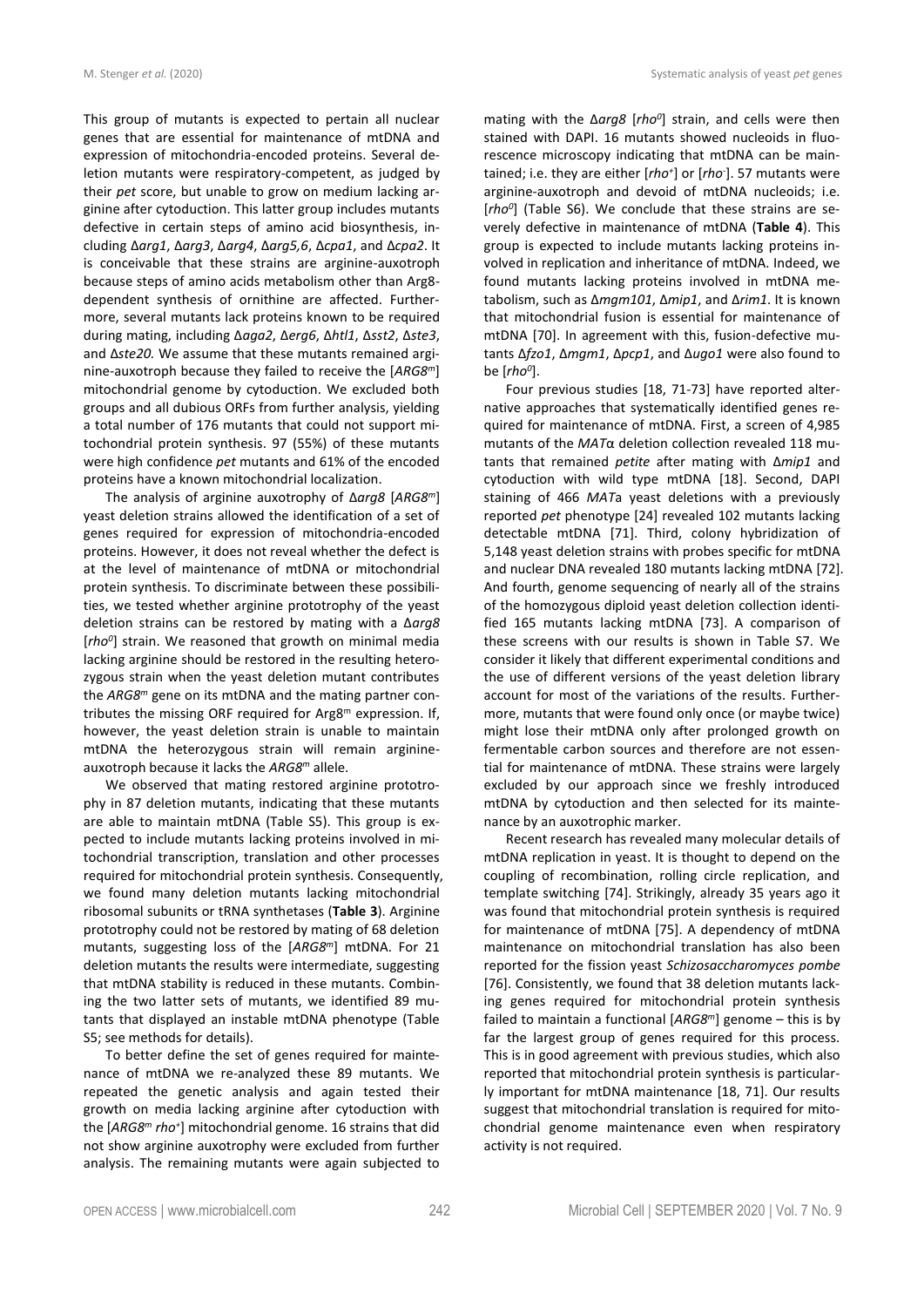| TABLE 3. Genes required for expression of Arg8 <sup>m</sup> in mitochondria. The yeast deletion collection was treated as outlined in Fig. 3A. This |
|-----------------------------------------------------------------------------------------------------------------------------------------------------|
| table is an excerpt of Table S5. Genes with known functions in arginine biosynthesis or mating and dubious ORFs were excluded from this             |
| list. Genes required for maintenance of [ARG8 <sup>m</sup> ] mtDNA are listed in Table 4.                                                           |

| <b>Standard name</b>                | <b>ORF</b>                                        | <b>Standard name</b> | <b>ORF</b>     | <b>Standard name</b> | <b>ORF</b>     |  |
|-------------------------------------|---------------------------------------------------|----------------------|----------------|----------------------|----------------|--|
|                                     | Mitochondrial translation and RNA maturation      |                      |                |                      |                |  |
| AIM10                               | YER087W                                           | MRPL13               | YKR006C        | MSF1                 | YPR047W        |  |
| GEP3                                | <b>YOR205C</b>                                    | MRPL22               | <b>YNL177C</b> | MTG1                 | YMR097C        |  |
| HER2                                | <b>YMR293C</b>                                    | MRPL32               | YCR003W        | <b>PET111</b>        | <b>YMR257C</b> |  |
| IFM1                                | YOL023W                                           | MRPL38               | YKL170W        | PET112               | YBL080C        |  |
| IMG2                                | YCR071C                                           | MRPL6                | <b>YHR147C</b> | QRI5                 | <b>YLR204W</b> |  |
| MHR1                                | YDR296W                                           | MRPL9                | <b>YGR220C</b> | RSM7                 | <b>YJR113C</b> |  |
| MRF1                                | <b>YGL143C</b>                                    | MRPS5                | YBR251W        |                      |                |  |
| MRM1                                | <b>YOR201C</b>                                    | MSE1                 | YOL033W        |                      |                |  |
|                                     | Respiratory chain components and assembly factors |                      |                |                      |                |  |
| ATP15                               | YPL271W                                           | ATP7                 | YKL016C        |                      |                |  |
| ATP17                               | YDR377W                                           | SDH4                 | <b>YDR178W</b> |                      |                |  |
| <b>Other mitochondrial function</b> |                                                   |                      |                |                      |                |  |
| ACO <sub>2</sub>                    | <b>YJL200C</b>                                    | MIS1                 | YBR084W        | POS5                 | <b>YPL188W</b> |  |
| GGC1                                | <b>YDL198C</b>                                    | MTM1                 | <b>YGR257C</b> | SUV3                 | YPL029W        |  |
| GRX5                                | YPL059W                                           | OXA1                 | <b>YER154W</b> | TOM6                 | YOR045W        |  |
| MDL2                                | YPL270W                                           | PIM1                 | YBL022C        |                      |                |  |
| <b>Vacuole-related function</b>     |                                                   |                      |                |                      |                |  |
| BRO1                                | <b>YPL084W</b>                                    | <b>VMA16</b>         | YHR026W        | VPS24                | YKL041W        |  |
| DID4                                | YKL002W                                           | VMA21                | <b>YGR105W</b> | <b>VPS61</b>         | YDR136C        |  |
| DOA4                                | YDR069C                                           | VMA3                 | YEL027W        | VPS63                | <b>YLR261C</b> |  |
| SNF8                                | YPL002C                                           | VMA5                 | YKL080W        |                      |                |  |
| VAM3                                | <b>YOR106W</b>                                    | VMA9                 | YCL005W-A      |                      |                |  |
| <b>Other function</b>               |                                                   |                      |                |                      |                |  |
| BIT2                                | YBR270C                                           | KCS1                 | YDR017C        | RHO4                 | YKR055W        |  |
| COY1                                | <b>YKL179C</b>                                    | KEX1                 | <b>YGL203C</b> | RPE1                 | <b>YJL121C</b> |  |
| CTL1                                | <b>YMR180C</b>                                    | LCB4                 | <b>YOR171C</b> | RTS1                 | YOR014W        |  |
| CTR9                                | <b>YOL145C</b>                                    | LEM3                 | <b>YNL323W</b> | RTT103               | <b>YDR289C</b> |  |
| CUS2                                | <b>YNL286W</b>                                    | MAF1                 | YDR005C        | SFM1                 | YOR021C        |  |
| DAK2                                | YFL053W                                           | NGL <sub>2</sub>     | <b>YMR285C</b> | SFP1                 | <b>YLR403W</b> |  |
| EGT2                                | <b>YNL327W</b>                                    | NPR <sub>2</sub>     | YEL062W        | SLY41                | <b>YOR307C</b> |  |
| GAL10                               | YBR019C                                           | OPI3                 | YJR073C        | SNF1                 | YDR477W        |  |
| INO <sub>2</sub>                    | YDR123C                                           | PEX5                 | YDR244W        | TFB5                 | YDR079C-A      |  |
| INO4                                | YOL108C                                           | PEX8                 | YGR077C        | YPS7                 | <b>YDR349C</b> |  |
| IRA <sub>2</sub>                    | YOL081W                                           | PIB <sub>2</sub>     | YGL023C        |                      |                |  |
| <b>Unknown function</b>             |                                                   |                      |                |                      |                |  |
| FYV6                                | <b>YNL133C</b>                                    | RRG9                 | YNL213C        | YPL205C              | <b>YPL205C</b> |  |
| RRG1                                | YDR065W                                           | YDR114C              | YDR114C        |                      |                |  |

What might be the functional link between mitochondrial protein synthesis and mtDNA maintenance? The ATP synthase consists of nuclear and mitochondria-encoded subunits. The mitochondrial genes *ATP6*, *ATP8*, and *ATP9* encode subunits that form the proton-conducting  $F_0$  part. It has been shown that incomplete assembly of the ATP synthase can lead to uncoupling of the mitochondrial membrane potential, ∆Ψ, by passive proton transport through the F<sub>o</sub> part. Complete breakdown of ΔΨ is lethal to the cell because it impedes the import of vital proteins into the matrix. Lethality of ATPase assembly mutants can be suppressed by loss of mtDNA concomitant with loss of the proton-conducting channel [69]. It has been suggested that alterations of mitochondrial translation may frequently lead to aberrant expression of ATP synthase subunits, formation of an incorrectly assembled proton channel, and breakdown of ∆Ψ. In this scenario, mutants retain some residual mitochondrial translation activity, and loss of mtDNA prevents synthesis of the proton channel-forming F<sup>o</sup> ATP synthase subunits and thereby promotes cell survival. Thus, loss of mtDNA in mutants defective in mitochondrial translation might be a rescuing event [77].

Alternatively, mitochondrial translation might play a more active role in maintenance of mtDNA. Recently, it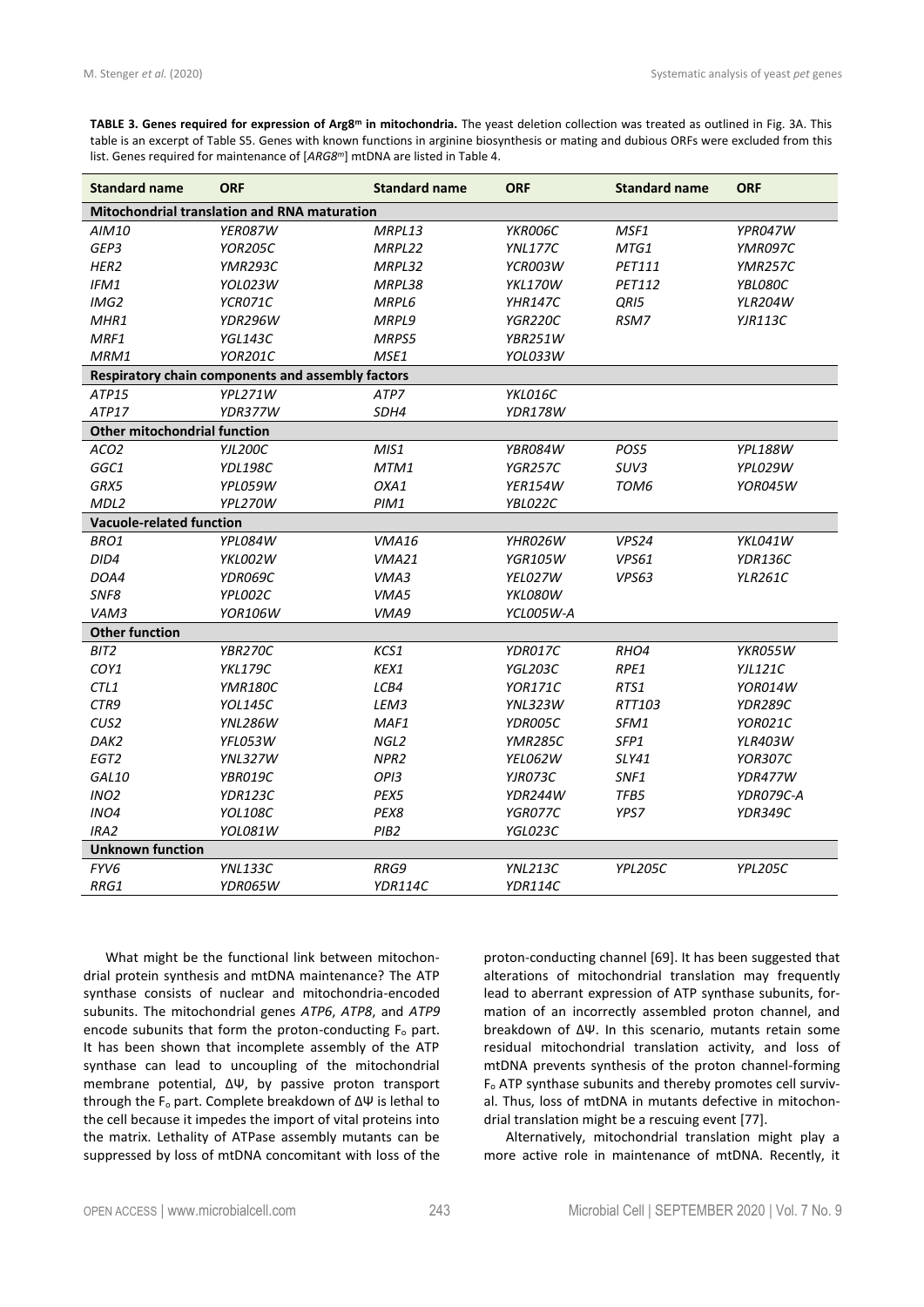**TABLE 4. Genes required for maintenance of [***ARG8<sup>m</sup>***] mtDNA.** The yeast deletion collection was treated as outlined in Fig. 3A, and mutants showing an instable mtDNA phenotype were confirmed by DAPI staining. This table is an excerpt of Table S6. Genes with known functions in arginine biosynthesis or mating and dubious ORFs were excluded from this list.

| <b>Standard name</b>                                | <b>ORF</b>                                        | <b>Standard name</b> | <b>ORF</b>     | <b>Standard name</b> | <b>ORF</b>     |  |
|-----------------------------------------------------|---------------------------------------------------|----------------------|----------------|----------------------|----------------|--|
| mtDNA metabolism                                    |                                                   |                      |                |                      |                |  |
| <b>MGM101</b>                                       | <b>YJR144W</b>                                    | MIP1                 | <b>YOR330C</b> | RIM1                 | YCR028C-A      |  |
| <b>Mitochondrial transcription</b>                  |                                                   |                      |                |                      |                |  |
| MTF1                                                | <b>YMR228W</b>                                    | <b>RPO41</b>         | YFL036W        |                      |                |  |
| <b>Mitochondrial translation and RNA maturation</b> |                                                   |                      |                |                      |                |  |
| AEP3                                                | YPL005W                                           | MRPL17               | <b>YNL252C</b> | MSW1                 | YDR268W        |  |
| ATP22                                               | YDR350C                                           | MRPL20               | YKR085C        | MSY1                 | YPL097W        |  |
| DIA4                                                | YHR011W                                           | MRPL23               | <b>YOR150W</b> | <b>PET123</b>        | <b>YOR158W</b> |  |
| IMG1                                                | YCR046C                                           | MRPL27               | <b>YBR282W</b> | <b>PET130</b>        | YJL023C        |  |
| MRP17                                               | YKL003C                                           | MRPL35               | <b>YDR322W</b> | RML <sub>2</sub>     | YEL050C        |  |
| MRP <sub>20</sub>                                   | <b>YDR405W</b>                                    | MRPL37               | <b>YBR268W</b> | RRG8                 | YPR116W        |  |
| MRP21                                               | YBL090W                                           | MRPL49               | YJL096W        | <b>RSM18</b>         | YER050C        |  |
| MRP4                                                | YHL004W                                           | MRPL51               | YPR100W        | <b>RSM19</b>         | YNR037C        |  |
| <b>MRP51</b>                                        | <b>YPL118W</b>                                    | MRPS12               | YNR036C        | RSM23                | <b>YGL129C</b> |  |
| MRP7                                                | YNL005C                                           | MRPS16               | YPL013C        | <b>RSM24</b>         | <b>YDR175C</b> |  |
| MRPL10                                              | <b>YNL284C</b>                                    | MRPS35               | <b>YGR165W</b> | <b>RSM27</b>         | <b>YGR215W</b> |  |
| MRPL11                                              | <b>YDL202W</b>                                    | MSK1                 | YNL073W        | SWS <sub>2</sub>     | YNL081C        |  |
| MRPL16                                              | YBL038W                                           | MST <sub>1</sub>     | <b>YKL194C</b> |                      |                |  |
|                                                     | Respiratory chain components and assembly factors |                      |                |                      |                |  |
| COX5A                                               | YNL052W                                           |                      |                |                      |                |  |
| <b>Mitochondrial fusion</b>                         |                                                   |                      |                |                      |                |  |
| FZO1                                                | <b>YBR179C</b>                                    | PCP1                 | <b>YGR101W</b> |                      |                |  |
| MGM1                                                | <b>YOR211C</b>                                    | UGO1                 | YDR470C        |                      |                |  |
| <b>Other mitochondrial function</b>                 |                                                   |                      |                |                      |                |  |
| MDJ1                                                | YFL016C                                           | OCT1                 | <b>YKL134C</b> | PPA <sub>2</sub>     | <b>YMR267W</b> |  |
| <b>Vacuole-related function</b>                     |                                                   |                      |                |                      |                |  |
| VPS33                                               | <b>YLR396C</b>                                    |                      |                |                      |                |  |
| <b>Other function</b>                               |                                                   |                      |                |                      |                |  |
| HPR1                                                | <b>YDR138W</b>                                    | RPP <sub>2A</sub>    | YOL039W        | UAF30                | <b>YOR295W</b> |  |
| <b>Unknown function</b>                             |                                                   |                      |                |                      |                |  |
| LCL1                                                | YPL056C                                           | SOV <sub>1</sub>     | YMR066W        |                      |                |  |

was discovered that mitochondrial ribosomes interact with many proteins involved in the expression of mtDNA. Together they form large assemblies that were termed 'mitochondrial organization of gene expression' (MIOREX) complexes. Intriguingly, several proteins involved in mtDNA metabolism could be co-precipitated with native mitochondrial ribosomes, and a subset of MIOREX complexes was found to be associated with mtDNA nucleoids by super resolution microscopy. These observations point to an intimate connection of mtDNA maintenance and mitochondrial protein synthesis [78]. It is clear that the presence of an intact mitochondrial protein synthesis machinery is important for maintenance of the mitochondrial genome. However, the elucidation of the exact molecular mechanisms that functionally connect mitochondrial translation with maintenance of mtDNA still remains a challenge for the future.

#### **MATERIALS AND METHODS**

#### **Strains, growth, and manipulation of yeast cells**

Yeast strains used in this study are listed in **Table 5**. Standard methods and media were used for growth and manipulation of yeast cells [55, 79]. Replica plating of high density arrays (HDAs in 96, 384, or 1,536 colonies format) was performed using a ROTOR HDA robot (Singer Instruments, Somerset, UK). Tetrad dissection was performed with a Singer MSM Series 300 micromanipulator equipped with an Acer n30 pocket PC (Singer Instruments).

To induce loss of mtDNA, yeast strains were passaged three times on YPD plates supplemented with 50 µg/ml ethidium bromide (EtBr). In case of yeast deletion collections, this was done in HDAs in a 1,536 colonies format. Subsequent growth on YPD or YPG plates was assayed in a 384 colonies format. Absence of mtDNA was tested in randomly chosen strains by DAPI staining and fluorescence microscopy as described [80].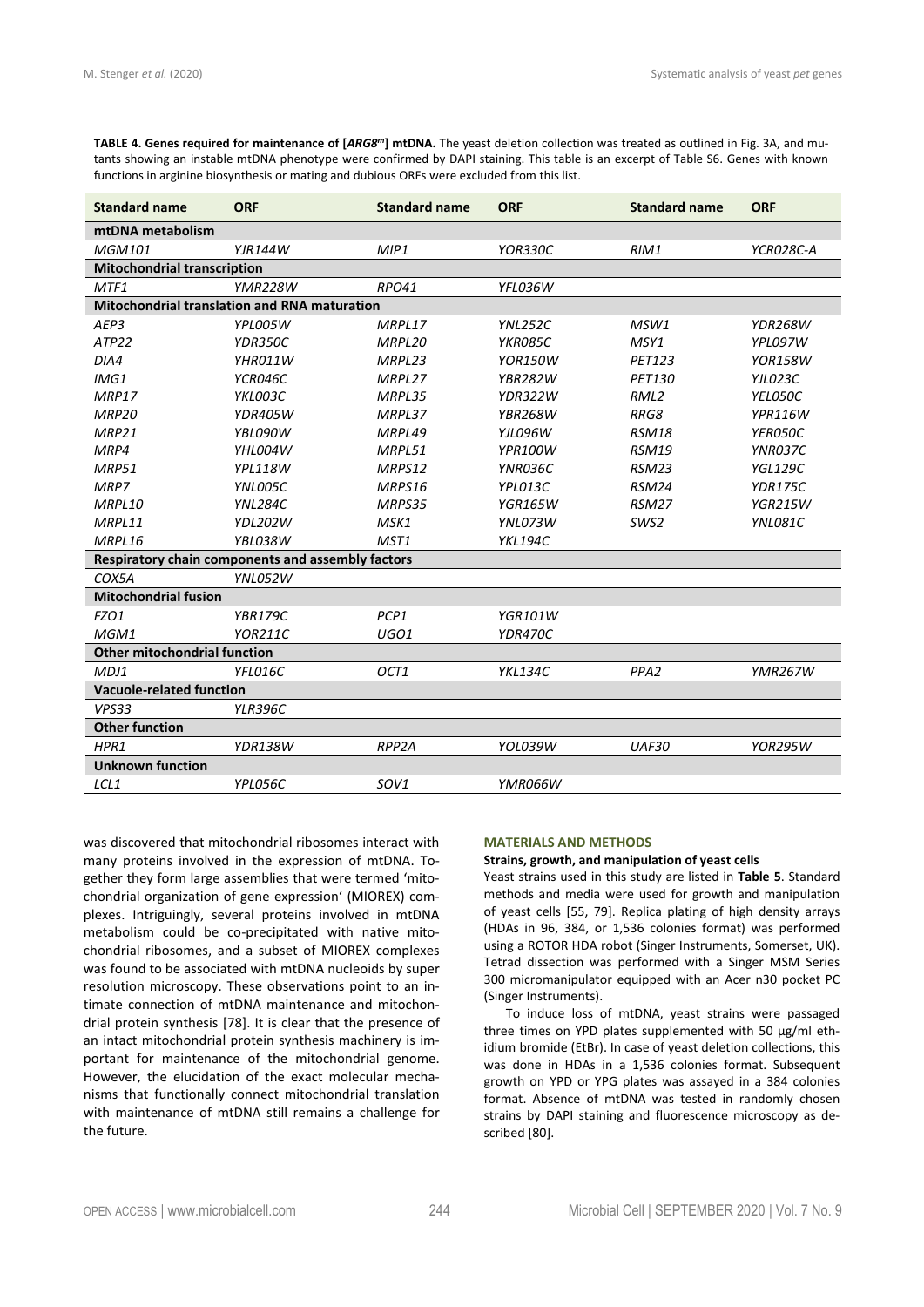#### **TABLE 5. Yeast strains used in this study.**

| <b>Strain</b>                                                              | Genotype                                                                                                                                           | <b>References</b>   |
|----------------------------------------------------------------------------|----------------------------------------------------------------------------------------------------------------------------------------------------|---------------------|
| BY4741                                                                     | MATa his3∆1 leu2∆0 met15∆0 ura3∆0 [rho <sup>+</sup> ]                                                                                              | $[43]$              |
| BY4741[rho <sup>0</sup> ]                                                  | This study<br>MATa his3∆1 leu2∆0 met15∆0 ura3∆0 [rho <sup>0</sup> ]                                                                                |                     |
| BY4742                                                                     | MATα his3Δ1 leu2Δ0 lys2Δ0 ura3Δ0 [rho <sup>+</sup> ]                                                                                               |                     |
| $\Delta m$ ip1                                                             | MATα his3Δ1 leu2Δ0 lys2Δ0 ura3Δ0 [rho <sup>o</sup> ]                                                                                               | [27, 29]            |
| J1361                                                                      | MATa CEN1-16:pGal-K.lactis-URA3 kar1∆15 lys2∆ rad5-535 leu2-3,112 can1-                                                                            | [60]                |
|                                                                            | 100 his 3-11,15 trp1-1 [rho <sup>+</sup> ]                                                                                                         |                     |
| J1361 [ $rho^0$ ]                                                          | MATa CEN1-16:pGal-K.lactis-URA3 kar1∆15 lys2∆ rad5-535 leu2-3,112 can1-                                                                            | This study          |
|                                                                            | 100 his3-11,15 trp1-1 [rho <sup>0</sup> ]                                                                                                          |                     |
| J1361 [ARG8 <sup>m</sup> rho <sup>+</sup> ]                                | MATa CEN1-16:pGal-K.lactis-URA3 kar1∆15 lys2∆ rad5-535 leu2-3,112 can1-                                                                            | This study          |
|                                                                            | 100 his 3-11,15 trp1-1 [ARG8 <sup>m</sup> rho <sup>+</sup> ]                                                                                       |                     |
| J1362                                                                      | MATα CEN1-16:pGal-K.lactis-URA3 kar1Δ15 lys2Δ rad5-535 leu2-3,112 can1-                                                                            | [60]                |
|                                                                            | 100 his 3-11,15 trp1-1 [rho <sup>+</sup> ]                                                                                                         |                     |
| JC8 [ARG8 <sup>m</sup> rho <sup>+</sup> ]                                  | MATa kar1-1 leu1 [ARG8 $m$ rho <sup>+</sup> ]                                                                                                      | [50, 69, 87]        |
| Y8205                                                                      | MATα can1Δ::STE2pr-Sp his5 lyp1Δ::STE3pr-LEU2 his3Δ1 leu2Δ0 ura3Δ0 [rho <sup>+</sup> ]                                                             | [68]                |
| YDTL88                                                                     | MATa his3Δ1 leu2Δ0 met15Δ0 ura3Δ0 arg8Δ::HIS3MX6 [rho <sup>0</sup> ]                                                                               | This study          |
| $YKO$ strains <sup>1</sup>                                                 | MATa his3∆1 leu2∆0 met15∆0 ura3∆0 orf∆::kanMX4 [rho <sup>+</sup> ]                                                                                 | $[27, 29]$ and this |
|                                                                            |                                                                                                                                                    | study               |
| YKO strains [rho <sup>0</sup> ]                                            | MATa his3∆1 leu2∆0 met15∆0 ura3∆0 orf∆::kanMX4 [rhoº]                                                                                              | This study          |
| YKO strains ∆arg8                                                          | MATα lyp1Δ::STE3pr-LEU2 his3Δ1 leu2Δ0 met15Δ0 ura3Δ0 orfΔ::kanMX4                                                                                  | This study          |
|                                                                            | arg8∆::natNT2 [rho <sup>+</sup> ]                                                                                                                  |                     |
| YKO strains Δarg8                                                          | MATα lyp1Δ::STE3pr-LEU2 his3Δ1 leu2Δ0 met15Δ0 ura3Δ0 orfΔ::kanMX4                                                                                  | This study          |
| $[rho^0]$                                                                  | $arg8\Delta$ ::natNT2 [rho <sup>o</sup> ]                                                                                                          |                     |
| YKO strains<br>$\triangle$ arg $\&$                                        | MATα lyp1Δ::STE3pr-LEU2 his3Δ1 leu2Δ0 met15Δ0 ura3Δ0 orfΔ::kanMX4                                                                                  | This study          |
| $[ARG8mrho+]$                                                              | arg8∆::natNT2 [ARG8 <sup>m</sup> rho <sup>+</sup> ]                                                                                                |                     |
| heterozygous<br>YKO                                                        | MATa/α LYP1/lyp1Δ::STE3pr-LEU2 his3Δ1/his3Δ1 leu2Δ0/leu2Δ0                                                                                         | This study          |
| strains<br>∆arg8                                                           | met15Δ0/met15Δ0 ura3Δ0/ura3Δ0 ORF/orfΔ::kanMX4                                                                                                     |                     |
| $[ARG8mrho+]$                                                              | arg8∆::natNT2/arg8∆::HIS3MX6 [ARG8 <sup>m</sup> rho <sup>+</sup> ]                                                                                 |                     |
| <b>YMS001</b>                                                              | MATα CAN1 lyp1Δ::STE3pr-LEU2 his3Δ1 leu2Δ0 ura3Δ0 met15Δ0 [rho <sup>+</sup> ]                                                                      | This study          |
| MATα CAN1 lyp1Δ::STE3pr-LEU2 his3Δ1 leu2Δ0 ura3Δ0 met15Δ0<br><b>YMS002</b> |                                                                                                                                                    | This study          |
|                                                                            | arg8∆::natNT2 [rho <sup>+</sup> ]                                                                                                                  |                     |
| <b>YMS003</b>                                                              | MATα CAN1 lyp1Δ::STE3pr-LEU2 his3Δ1 leu2Δ0 URA3 met15Δ0 arg8Δ::natNT2                                                                              |                     |
|                                                                            | $[rho^+]$                                                                                                                                          |                     |
| <b>YMS004</b>                                                              | MATα his3Δ1 leu2Δ0 lys2Δ0 ura3Δ0 [pRS415 LEU2] [rhoº]                                                                                              | This study          |
| <b>YMS005</b>                                                              | This study<br>MAT $\alpha$ his 3 $\Delta$ 1 leu 2 $\Delta$ 0 lys 2 $\Delta$ 0 ura 3 $\Delta$ 0 [pRS415 LEU2] [ARG8 <sup>m</sup> rho <sup>+</sup> ] |                     |

<sup>1</sup> Yeast knock-out strains from the yeast deletion collection

To delete the *ARG8* gene in a [*rho<sup>0</sup>* ] strain we amplified the *HIS3MX6* cassette from plasmid pFA6a-His3MX6 [81] using primers containing sequences homologous to regions flanking the *ARG8* ORF, 5' ACA TTT TTT TCG TTT GTT AGA ATA ATT CAA GAA TCG CTA CCA ATC CGG ATC CCC GGG TTA ATT AA and 5' GAA AAA AAA AAA AAC AAT CTA TAC ATG ACA ATT TAC AAA GTA TAT GAA TTC GAG CTC GTT TAA AC, and transformed the PCR product into strain BY4741 [*rho<sup>0</sup>* ] resulting in strain YDTL88.

## **Cytoduction**

For cytoduction with donor strains J1631, J1632, and derivatives thereof, the mtDNA donor strain was grown to a lawn on a YPD plate, transferred as a 1,536 colonies HDA to a YPD plate, and incubated for 2 days at 30°C. In parallel, the recipient strain collection was first grown on YPD plates in 384 colonies HDAs, up-arrayed to 1,536 colonies HDAs, and incubated

for 2 days at 30°C. Then, donor and recipient strains were combined, incubated for 1 day at 30°C, passaged two times for 1-2 days on YPGal plates, passaged two times on SCGal plates supplemented with 50 mg/l uracil and 1 g/l 5'FOA [82] and lacking lysine, and transferred to YPD, YPG, and/or SD plates lacking arginine.

## **Construction of a Δ***arg8* **yeast deletion collection**

The starting strain for SGA, Y8205, contains a Δ*can1* deletion to allow the use of canavanine as a selection marker [68]. Canavanine, a structural analog of arginine, is taken up into the cell by an arginine permease encoded by the *CAN1* gene and incorporated into proteins, leading to non-functional translation products [83]. As construction of a yeast deletion collection with a nuclear Δ*arg8* allele required the presence of functional Can1, we introduced a wild type *CAN1* gene to facilitate arginine uptake and a *URA3* gene as an alternative se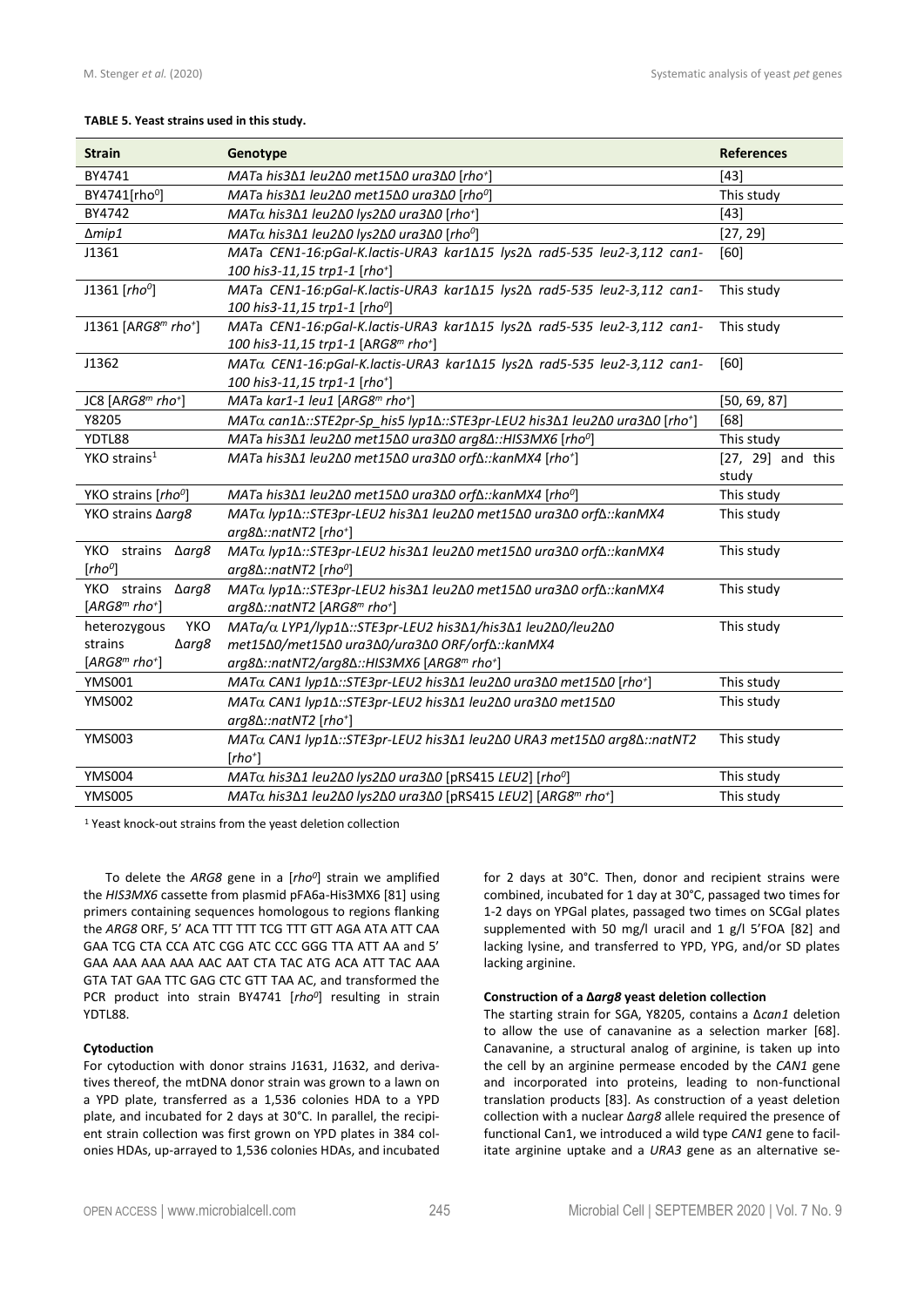lectable marker into strain Y8205. The *URA3* containing plasmid pRS416 [84] was first transformed into BY4741 [43]. This strain was mated with Y8205, diploids were selected on SD medium lacking methionine and uracil, and cells were subjected to sporulation and tetrad dissection. We selected haploid cells that were  $MAT\alpha$ , resistant to thialysine, sensitive to canavanine, and auxotroph for uracil and methionine, resulting in strain YMS001. To delete the *ARG8* gene in YMS001, we amplified the *natNT2* cassette conferring resistance to nourseothricin (NTC) from plasmid pYM-N7 [85] by PCR using primers containing sequences homologous to regions flanking the *ARG8* ORF, 5' GTG ACT GCG AAC ATT TTT TTC GTT TGT TAG AAT AAT TCA AGA ATC GCT ACC AAT CGT ACG CTG CAG GTC GAC G and 5' ATA TAA AGA TGA AAA AAA AAA AAA CAA TCT ATA CAT GAC AAT TTA CAA AGT ATA TGA GCT CGA TTA CAA CAG GTG TTG TCC. Transformation of the PCR product into YMS001 and selection of NTC-resistant clones resulted in strain YMS002. The wild type *URA3* gene was amplified from strain D273-10B [86] using primers 5' TTG ATA AGA AGA GTA TTG AGA AGG GCA ACG and 5' TAT ATA TAC GCC AGT ACA CCT TAT CGG CCC. Transformation of the PCR product into YMS002 and selection of uracil prototroph clones resulted in strain YMS003, which served as a starter strain for SGA.

The SGA to introduce the Δ*arg8* allele into the yeast deletion collection was performed essentially as described [68] with some modifications as outlined below. Strain YMS003 was plated as a lawn on YPD plates and combined with HDAs (1,536 colonies format) of the *MAT*a deletion collection on YPD plates. Diploids were selected by two passages on SD medium supplemented with G418 and lacking uracil. Sporulation was induced for 10 days at 22°C. Selection of haploids was by subsequent selection rounds on SCD supplemented with 5'FOA and thialysine and lacking leucine, SCD supplemented with 5'FOA, thialysine, and G418 and lacking leucine, and three passages on SCD supplemented with 5'FOA, thialysine, G418, and NTC and lacking leucine. To verify the replacement of *ARG8* by the Δa*rg8* allele, growth was tested on SD medium lacking arginine or uracil. 611 strains were still able to grow in the absence of arginine after the first SGA, and 590 strains after a second SGA. We combined the strains obtained in both SGAs resulting in a Δ*arg8* yeast deletion collection that allowed us to screen 4,523 deletion mutants. This corresponds to 90.9% of the 4,973 strains that were originally present in the collection. It should be noted that the Δ*arg8* deletion collection was  $MAT\alpha$  because haploid selection was with the *lyp1*Δ*::STE3pr-LEU2* allele.

## **Construction of a [***ARG8<sup>m</sup> rho<sup>+</sup>* ] **cytoduction donor strain**

To introduce the [*ARG8<sup>m</sup> rho<sup>+</sup>* ] mitochondrial genome [69] into the Δ*arg8* yeast deletion collection, a mtDNA donor was constructed as follows. Strain BY4742 was transformed with the *LEU2* marker plasmid, pRS415 [84], and cured from mtDNA by growth on EtBr-containing medium, producing strain YMS004. Strain YMS004 was mated with JC8 [A*RG8<sup>m</sup> rho<sup>+</sup>* ] and diploids were selected on SD minimal medium supplemented with histidine and lysine (*KAR1* x *kar1-1* crosses produce diploids with mixed parental genotypes at low frequency [87]). After sporulation and tetrad dissection strain YMS005 was obtained. Strain J1361 [60] was cured from mtDNA by growth on EtBrcontaining medium and served as a recipient for mtDNA from strain YMS005. Cytoductants were selected on YPG medium supplemented with canavanine. The resulting strain, J1361 [*ARG8<sup>m</sup> rho<sup>+</sup>* ], was used as a mtDNA donor strain for cytoduction with the Δ*arg8* [*rho<sup>0</sup>* ] yeast deletion collection.

## **Screen for maintenance of [***ARG8<sup>m</sup>***] mtDNA**

The screen for maintenance of [*ARG8<sup>m</sup>*] mtDNA was performed exclusively on media containing fermentable carbon sources. High density arrays in 384 or 1,536 colonies format were produced using a ROTOR HDA robot according to the scheme outlined in **Fig. 3A**. Growth of the individual strains was manually assessed. Biological replicates resulting from two Δ*arg8* SGAs (see above) were analyzed on the same plates with two technical replicates for each deletion mutant. Strains that were lost at any step of the replica plating or that retained arginine prototrophy after the Δ*arg8* SGAs were omitted from further analysis. Only strains that were not rescued by cytoduction with the [*ARG8<sup>m</sup>*] mtDNA were scored for growth after mating with the Δ*arg8* [*rho<sup>0</sup>* ] strain. These strains were classified into three categories: "rescue" indicates that growth on plates lacking arginine was restored, "no rescue" means that the strains remained arginine auxotroph after mating with the Δ*arg8* [*rho<sup>0</sup>* ] strain, and "ambiguous" refers to strains where the resulting phenotype was intermediate (see column "Screen result" in Table S5). The latter class also includes strains that showed opposite behavior between biological replicates, i.e. growth and no growth after mating with Δ*arg8* [*rho<sup>0</sup>* ]. For each strain it is indicated in Table S5 whether both biological replicates were analyzed and whether they behaved identically. If at least one biological replicate showed arginine auxotrophy after mating with Δ*arg8* [*rho<sup>0</sup>* ] the deletion mutant was considered to have an instable mtDNA phenotype.

#### **Venn diagrams**

Venn diagrams were generated using the online tool 'Venny' as described by Oliveros, J.C. (2007-2015) Venny. An interactive tool for comparing lists with Venn's diagrams. <https://bioinfogp.cnb.csic.es/tools/venny/index.html>

## **ACKNOWLEDGEMENTS**

We thank Tom Fox, Nathalie Bonnefoy, and Alexander Kastaniotis for providing strains and the members of our lab for fruitful discussions and comments on the manuscript. This work was supported by Deutsche Forschungsgemeinschaft through grant WE 2714/6-1 and Elitenetzwerk Bayern through the Biological Physics program. The publication was funded by Deutsche Forschungsgemeinschaft and the University of Bayreuth in the funding programme Open Access Publishing.

#### **SUPPLEMENTAL MATERIAL**

All supplemental data for this article are available online at [www.microbialcell.com.](http://www.microbialcell.com/)

#### **CONFLICT OF INTEREST**

The authors declare no conflicts of interest.

# **COPYRIGHT**

© 2020 Stenger *et al.* This is an open-access article released under the terms of the Creative Commons Attribution (CC BY) license, which allows the unrestricted use,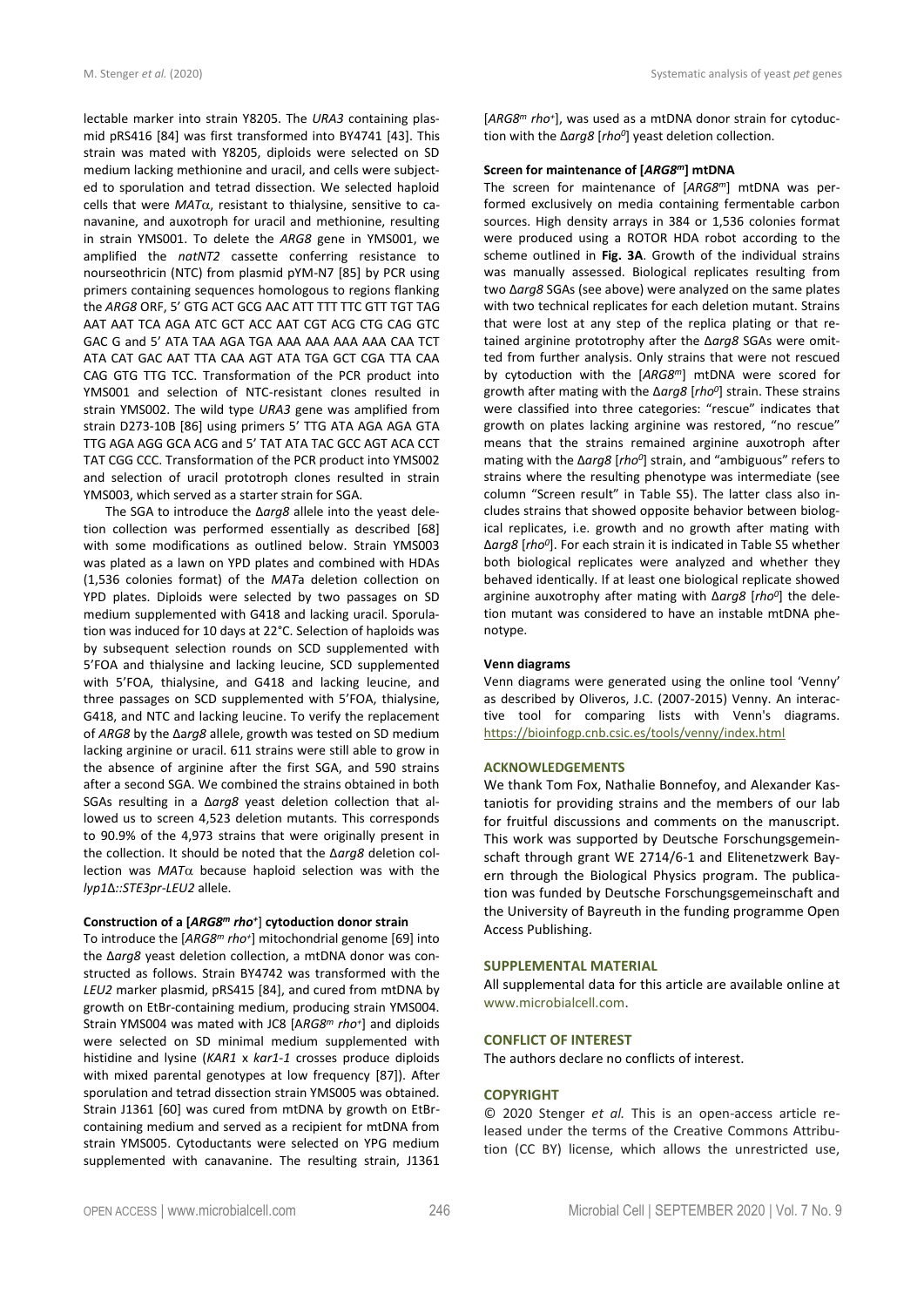distribution, and reproduction in any medium, provided the original author and source are acknowledged.

### **REFERENCES**

1. Saraste M (**1999**). Oxidative phosphorylation at the *fin de siècle*. **Science** 283(5407): 1488-1493. doi: 10.1126/science.283.5407.1488

2. Xu T, Pagadala V, Mueller DM (**2015**). Understanding structure, function, and mutations in the mitochondrial ATP synthase. **Microbial Cell** 2(4): 105-125. doi: 10.15698/mic2015.04.197

3. Smeitink J, van den Heuvel L, DiMauro S (**2001**). The genetics and pathology of oxidative phosphorylation. **Nat Rev Genet** 2(5): 342-352. doi: 10.1038/35072063

4. Schon EA, DiMauro S, Hirano M (**2012**). Human mitochondrial DNA: roles of inherited and somatic mutations. **Nat Rev Genet** 13(12): 878- 890. doi: 10.1038/nrg3275

5. Trifunovic A, Wredenberg A, Falkenberg M, Spelbrink JN, Rovio AT, Bruder CE, Bohlooly YM, Gidlof S, Oldfors A, Wibom R, Tornell J, Jacobs HT, Larsson NG (**2004**). Premature ageing in mice expressing defective mitochondrial DNA polymerase. **Nature** 429(6990): 417-423. doi: 10.1038/nature02517

6. Kauppila TES, Kauppila JHK, Larsson NG (**2017**). Mammalian mitochondria and aging: an update. **Cell Metab** 25(1): 57-71. doi: 10.1016/j.cmet.2016.09.017

7. Pfanner N, Warscheid B, Wiedemann N (**2019**). Mitochondrial proteins: from biogenesis to functional networks. **Nat Rev Mol Cell Biol** 20(5):267-284. doi: 10.1038/s41580-018-0092-0

8. Morgenstern M, Stiller SB, Lubbert P, Peikert CD, Dannenmaier S, Drepper F, Weill U, Hoss P, Feuerstein R, Gebert M, Bohnert M, van der Laan M, Schuldiner M, Schutze C, Oeljeklaus S, Pfanner N, Wiedemann N, Warscheid B (**2017**). Definition of a high-confidence mitochondrial proteome at quantitative scale. **Cell Rep** 19(13): 2836- 2852. doi: 10.1016/j.celrep.2017.06.014

9. Neupert W, Herrmann JM (**2007**). Translocation of proteins into mitochondria. **Annu Rev Biochem** 76(1): 723-749. doi: 10.1146/annurev.biochem.76.052705.163409

10. Gray MW, Burger G, Lang BF (**1999**). Mitochondrial evolution. **Science** 283(5407): 1476-1481. doi: 10.1126/science.283.5407.1476

11. Foury F, Roganti T, Lecrenier N, Purnelle B (**1998**). The complete sequence of the mitochondrial genome of *Saccharomyces cerevisiae*. **FEBS Lett** 440(3): 325-331. doi: 10.1016/S0014-5793(98)01467-7

12. Piskur J, Rozpedowska E, Polakova S, Merico A, Compagno C (**2006**). How did *Saccharomyces* evolve to become a good brewer? **Trends Genet** 22(4): 183-186. doi: 10.1016/j.tig.2006.02.002

13. Kayikci Ö, Nielsen J (**2015**). Glucose repression in *Saccharomyces cerevisiae*. **FEMS Yeast Res** 15(6): 1-8. doi: 10.1093/femsyr/fov068

14. Ephrussi B, Hottinguer H, Tavlitzki J (**1949**). Action de l'acriflavine sur les levures II. Étude génétique du mutant "petite colonie". **Ann Inst Pasteur** 76: 419-442.

15. Williamson D (**2002**). The curious history of yeast mitochondrial DNA. **Nat Rev Genet** 3(6): 475-481. doi: 10.1038/nrg814

16. Tzagoloff A, Dieckmann CL (**1990**). *PET* genes of *Saccharomyces cerevisiae*. **Microbiol Rev** 54(3): 211-225. doi: 10.1128/mmbr.54.3.211-225.1990

17. Contamine V, Picard M (**2000**). Maintenance and integrity of the mitochondrial genome: a plethora of nuclear genes in the budding Please cite this article as: Maria Stenger, Duc Tung Le, Till Klecker and Benedikt Westermann (**2020**). Systematic analysis of nuclear gene function in respiratory growth and expression of the mitochondrial genome in *S. cerevisiae*. **Microbial Cell** 7(9): 234-249. doi: 10.15698/mic2020.09.729

yeast. **Microbiol Mol Biol Rev** 64(2): 281-315. doi: 10.1128/MMBR.64.2.281-315.2000

18. Merz S, Westermann B (**2009**). Genome-wide deletion mutant analysis reveals genes required for respiratory growth, mitochondrial genome maintenance and mitochondrial protein synthesis in *Saccharomyces cerevisiae*. **Genome Biol** 10(9): R95. doi: 10.1186/gb-2009- 10-9-r95

19. Büschges R, Bahrenberg G, Zimmermann M, Wolf K (**1994**). NADH: ubiquinone oxidoreductase in obligate aerobic yeasts. **Yeast** 10(4): 475-479. doi: 10.1002/yea.320100406

20. Goncalves AP, Videira A (**2015**). Mitochondrial type II NAD(P)H dehydrogenases in fungal cell death. **Microbial Cell** 2(3): 68-73. doi: 10.15698/mic2015.03.192

21. Marres CA, de Vries S, Grivell LA (**1991**). Isolation and inactivation of the nuclear gene encoding the rotenone-insensitive internal NADH: ubiquinone oxidoreductase of mitochondria from *Saccharomyces cerevisiae*. **Eur J Biochem** 195(3): 857-862. doi: 10.1111/j.1432- 1033.1991.tb15775.x

22. Seo BB, Kitajima-Ihara T, Chan EK, Scheffler IE, Matsuno-Yagi A, Yagi T (**1998**). Molecular remedy of complex I defects: rotenoneinsensitive internal NADH-quinone oxidoreductase of *Saccharomyces cerevisiae* mitochondria restores the NADH oxidase activity of complex I-deficient mammalian cells. **Proc Natl Acad Sci USA** 95(16): 9167- 9171. doi: 10.1073/pnas.95.16.9167

23. Dimmer KS, Fritz S, Fuchs F, Messerschmitt M, Weinbach N, Neupert W, Westermann B (**2002**). Genetic basis of mitochondrial function and morphology in *Saccharomyces cerevisiae*. **Mol Biol Cell** 13(3): 847-853. doi: 10.1091/mbc.01-12-0588

24. Steinmetz LM, Scharfe C, Deutschbauer AM, Mokranjac D, Herman ZS, Jones T, Chu AM, Giaever G, Prokisch H, Oefner PJ, Davis RW (**2002**). Systematic screen for human disease genes in yeast. **Nat Genet** 31(4): 400-404. doi: 10.1038/ng929

25. Luban C, Beutel M, Stahl U, Schmidt U (**2005**). Systematic screening of nuclear encoded proteins involved in the splicing metabolism of group II introns in yeast mitochondria. **Gene** 354: 72-79. doi: 10.1016/j.gene.2005.03.023

26. Hess DC, Myers CL, Huttenhower C, Hibbs MA, Hayes AP, Paw J, Clore JJ, Mendoza RM, Luis BS, Nislow C, Giaever G, Costanzo M, Troyanskaya OG, Caudy AA (**2009**). Computationally driven, quantitative experiments discover genes required for mitochondrial biogenesis. **PLoS Genet** 5(3): e1000407. doi: 10.1371/journal.pgen.1000407

27. Giaever G, Chu AM, Ni L, Connelly C, Riles L, Veronneau S, Dow S, Lucau-Danila A, Anderson K, Andre B, Arkin AP, Astromoff A, El-Bakkoury M, Bangham R, Benito R, Brachat S, Campanaro S, Curtiss M, Davis K, Deutschbauer A, Entian KD, Flaherty P, Foury F, Garfinkel DJ, Gerstein M, Gotte D, Guldener U, Hegemann JH, Hempel S, Herman Z, et al. (**2002**). Functional profiling of the *Saccharomyces cerevisiae* genome. **Nature** 418(6896): 387-391. doi: 10.1038/nature00935

28. Giaever G, Nislow C (2014). The yeast deletion collection: a decade of functional genomics. **Genetics** 197(2): 451-465. doi: **Genetics** 197(2): 451-465. 10.1534/genetics.114.161620

29. Winzeler EA, Shoemaker DD, Astromoff A, Liang H, Anderson K, Andre B, Bangham R, Benito R, Boeke JD, Bussey H, Chu AM, Connelly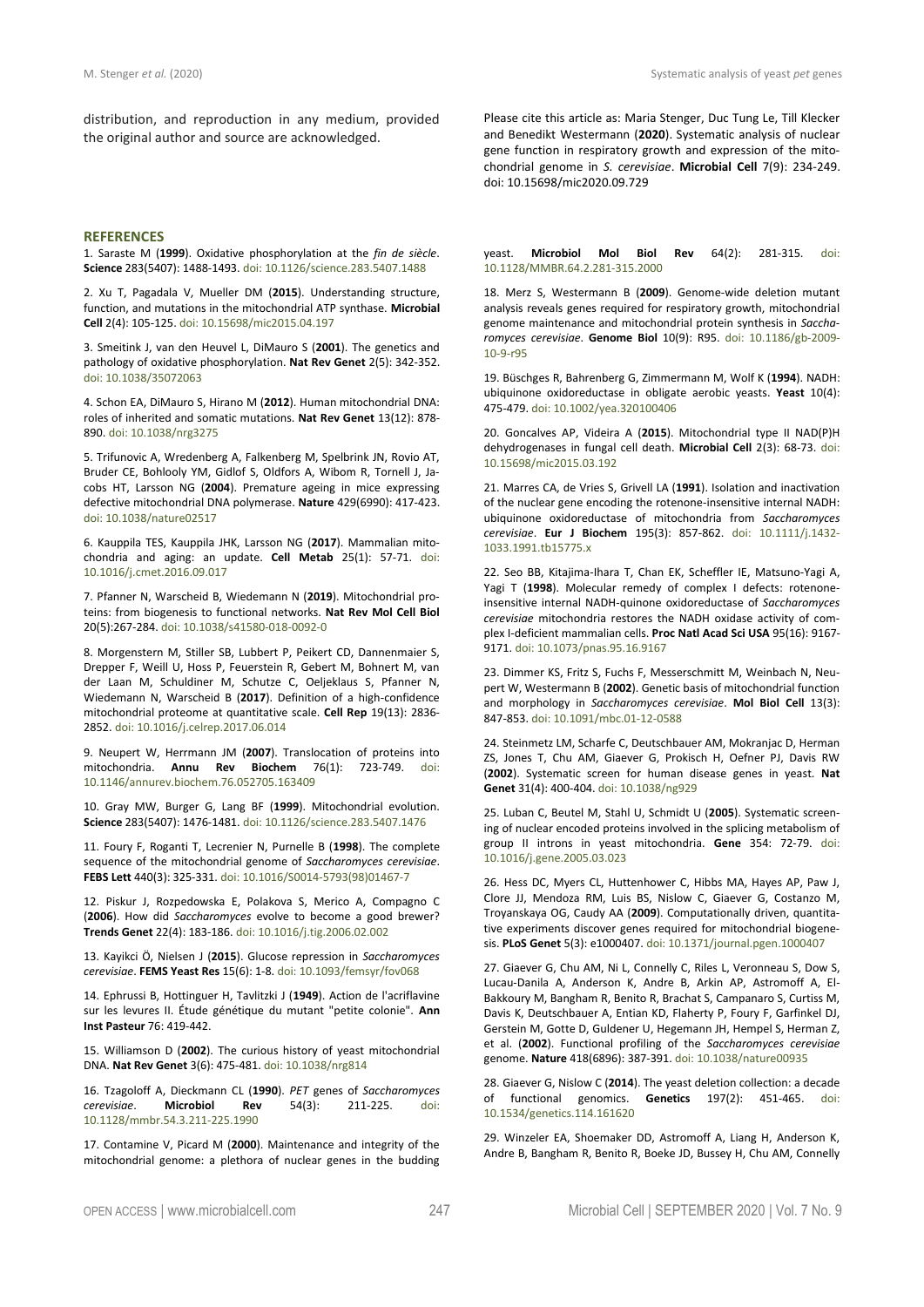C, Davis K, Dietrich F, Dow SW, El Bakkoury M, Foury F, Friend SH, Gentalen E, Giaever G, Hegemann JH, Jones T, Laub M, Liao H, Liebundguth N, Lockhart DJ, Lucau-Danila A, Lussier M, M'Rabet N, Menard P, et al. (**1999**). Functional characterization of the *S. cerevisiae* genome by gene deletion and parallel analysis. **Science** 285(5429): 901-906. doi: 10.1126/science.285.5429.901

30. Kastenmayer JP, Ni L, Chu A, Kitchen LE, Au WC, Yang H, Carter CD, Wheeler D, Davis RW, Boeke JD, Snyder MA, Basrai MA (**2006**). Functional genomics of genes with small open reading frames (sORFs) in *S. cerevisiae*. **Genome Res** 16(3): 365-373. doi: 10.1101/gr.4355406

31. Grünenfelder B, Winzeler EA (**2002**). Treasures and traps in genome-wide data sets: case examples from yeast. **Nat Rev Genet** 3(9): 653-661. doi: 10.1038/nrg886

32. Scherens B, Goffeau A (**2004**). The uses of genome-wide yeast mutant collections. **Genome Biol** 5(7): 229. doi: 10.1186/gb-2004-5-7- 229

33. Hughes TR, Roberts CJ, Dai H, Jones AR, Meyer MR, Slade D, Burchard J, Dow S, Ward TR, Kidd MJ, Friend SH, Marton MJ (**2000**). Widespread aneuploidy revealed by DNA microarray expression profiling. **Nat Genet** 25(3): 333-337. doi: 10.1038/77116

34. Teng X, Dayhoff-Brannigan M, Cheng WC, Gilbert CE, Sing CN, Diny NL, Wheelan SJ, Dunham MJ, Boeke JD, Pineda FJ, Hardwick JM (**2013**). Genome-wide consequences of deleting any single gene. **Mol Cell** 52(4): 485-494. doi: 10.1016/j.molcel.2013.09.026

35. Ben-Shitrit T, Yosef N, Shemesh K, Sharan R, Ruppin E, Kupiec M (**2012**). Systematic identification of gene annotation errors in the widely used yeast mutation collections. **Nat Methods** 9(4): 373-378. doi: 10.1038/nmeth.1890

36. Cherry JM, Hong EL, Amundsen C, Balakrishnan R, Binkley G, Chan ET, Christie KR, Costanzo MC, Dwight SS, Engel SR, Fisk DG, Hirschman JE, Hitz BC, Karra K, Krieger CJ, Miyasato SR, Nash RS, Park J, Skrzypek MS, Simison M, Weng S, Wong ED (**2012**). Saccharomyces Genome Database: the genomics resource of budding yeast. **Nucleic Acids Res** 40: D700-705. doi: 10.1093/nar/gkr1029

37. Ohya Y, Umemoto N, Tanida I, Ohta A, Iida H, Anraku Y (**1991**). Calcium-sensitive *cls* mutants of *Saccharomyces cerevisiae* showing a Pet phenotype are ascribable to defects of vacuolar membrane H<sup>+</sup>-ATPase activity. **J Biol Chem** 266(21): 13971-13977. PMID: 1830311

38. Eide DJ, Bridgham JT, Zhao Z, Mattoon JR (**1993**). The vacuolar H(+)-ATPase of *Saccharomyces cerevisiae* is required for efficient copper detoxification, mitochondrial function, and iron metabolism. **Mol Gen Genet** 241(3-4): 447-456. doi: 10.1007/bf00284699

39. Schlecht U, Suresh S, Xu W, Aparicio AM, Chu A, Proctor MJ, Davis RW, Scharfe C, St Onge RP (**2014**). A functional screen for copper homeostasis genes identifies a pharmacologically tractable cellular system. **BMC Genomics** 15: 263. doi: 10.1186/1471-2164-15-263

40. Diab HI, Kane PM (**2013**). Loss of vacuolar H<sup>+</sup> -ATPase (V-ATPase) activity in yeast generates an iron deprivation signal that is moderated by induction of the peroxiredoxin *TSA2*. **J Biol Chem** 288(16): 11366- 11377. doi: 10.1074/jbc.M112.419259

41. Chen KL, Ven TN, Crane MM, Brunner MLC, Pun AK, Helget KL, Brower K, Chen DE, Doan H, Dillard-Telm JD, Huynh E, Feng YC, Yan Z, Golubeva A, Hsu RA, Knight R, Levin J, Mobasher V, Muir M, Omokehinde V, Screws C, Tunali E, Tran RK, Valdez L, Yang E, Kennedy SR, Herr AJ, Kaeberlein M, Wasko BM (**2020**). Loss of vacuolar acidity results in iron-sulfur cluster defects and divergent homeostatic responses during aging in *Saccharomyces cerevisiae*. **Geroscience** 42(2):749-764. doi: 10.1007/s11357-020-00159-3

42. Hughes CE, Coody TK, Jeong MY, Berg JA, Winge DR, Hughes AL (**2020**). Cysteine toxicity drives age-related mitochondrial decline by altering iron homeostasis. **Cell** 180(2): 296-310 e218. doi: 10.1016/j.cell.2019.12.035

43. Brachmann CB, Davies A, Cost GJ, Caputo E, Li J, Hieter P, Boeke JD (**1998**). Designer deletion strains derived from *Saccharomyces cerevisiae* S288C: a useful set of strains and plasmids for PCR-mediated gene disruption and other applications. **Yeast** 14(2): 115-132. doi: 10.1002/(SICI)1097-0061(19980130)14:2<115::AID-YEA204>3.0.CO;2- 2

44. Mortimer RK, Johnston JR (**1986**). Genealogy of principal strains of the yeast genetic stock center. **Genetics** 113(1): 35-43. PMID: 3519363

45. Goffeau A, Barrell BG, Bussey H, Davis RW, Dujon B, Feldmann H, Galibert F, Hoheisel JD, Jacq C, Johnston M, Louis EJ, Mewes HW, Murakami Y, Philippsen P, Tettelin H, Oliver SG (**1996**). Life with 6000 274(5287): 10.1126/science.274.5287.546

46. Dimitrov LN, Brem RB, Kruglyak L, Gottschling DE (**2009**). Polymorphisms in multiple genes contribute to the spontaneous mitochondrial genome instability of *Saccharomyces cerevisiae* S288C strains. **Genetics** 183(1): 365-383. doi: 10.1534/genetics.109.104497

47. Lewis JA, Broman AT, Will J, Gasch AP (**2014**). Genetic architecture of ethanol-responsive transcriptome variation in *Saccharomyces cerevisiae* strains. Genetics 10.1534/genetics.114.167429

48. Traba J, Froschauer EM, Wiesenberger G, Satrustegui J, Del Arco A (**2008**). Yeast mitochondria import ATP through the calciumdependent ATP-Mg/Pi carrier Sal1p, and are ATP consumers during aerobic growth in glucose. **Mol Microbiol** 69(3): 570-585. doi: 10.1111/j.1365-2958.2008.06300.x

49. Jonassen T, Proft M, Randez-Gil F, Schultz JR, Marbois BN, Entian KD, Clarke CF (**1998**). Yeast Clk-1 homologue (Coq7/Cat5) is a mitochondrial protein in coenzyme Q synthesis. **J Biol Chem** 273(6): 3351- 3357. doi: 10.1074/jbc.273.6.3351

50. Foury F (**1989**). Cloning and sequencing of the nuclear gene *MIP1*  encoding the catalytic subunit of the yeast mitochondrial DNA polymerase. **J Biol Chem** 264(34): 20552-20560. PMID: 2684980

51. Gaisne M, Becam AM, Verdiere J, Herbert CJ (**1999**). A 'natural' mutation in *Saccharomyces cerevisiae* strains derived from S288c affects the complex regulatory gene *HAP1* (*CYP1*). **Curr Genet** 36(4): 195-200. doi: 10.1007/s002940050490

52. Youngman MJ, Aiken Hobbs AE, Burgess SM, Srinivasan M, Jensen RE (**2004**). Mmm2p, a mitochondrial outer membrane protein required for yeast mitochondrial shape and maintenance of mtDNA nucleoids. **J Cell Biol** 164(5): 677-688. doi: 10.1083/jcb.200308012

53. Lang AB, John Peter AT, Walter P, Kornmann B (**2015**). ERmitochondrial junctions can be bypassed by dominant mutations in the endosomal protein Vps13. **J Cell Biol** 210(6): 883-890. doi: 10.1083/jcb.201502105

54. Chan EYL, McQuibban GA (**2012**). Phosphatidylserine decarboxylase 1 (Psd1) promotes mitochondrial fusion by regulating the biophysical properties of the mitochondrial membrane and alternative topogenesis of mitochondrial genome maintenance protein 1 (Mgm1). **J Biol Chem** 287(48): 40131-40139. doi: 10.1074/jbc.M112.399428

55. Sherman F (**2002**). Getting started with yeast. **Methods Enzymol** 350: 3-41. doi: 10.1016/s0076-6879(02)50954-x

56. Fox TD, Folley LS, Mulero JJ, McMullin TW, Thorsness PE, Hedin LO, Costanzo MC (**1991**). Analysis and manipulation of yeast mitochondrial genes. **Methods Enzymol** 194: 149-165. doi: 10.1016/0076- 6879(91)94013-3